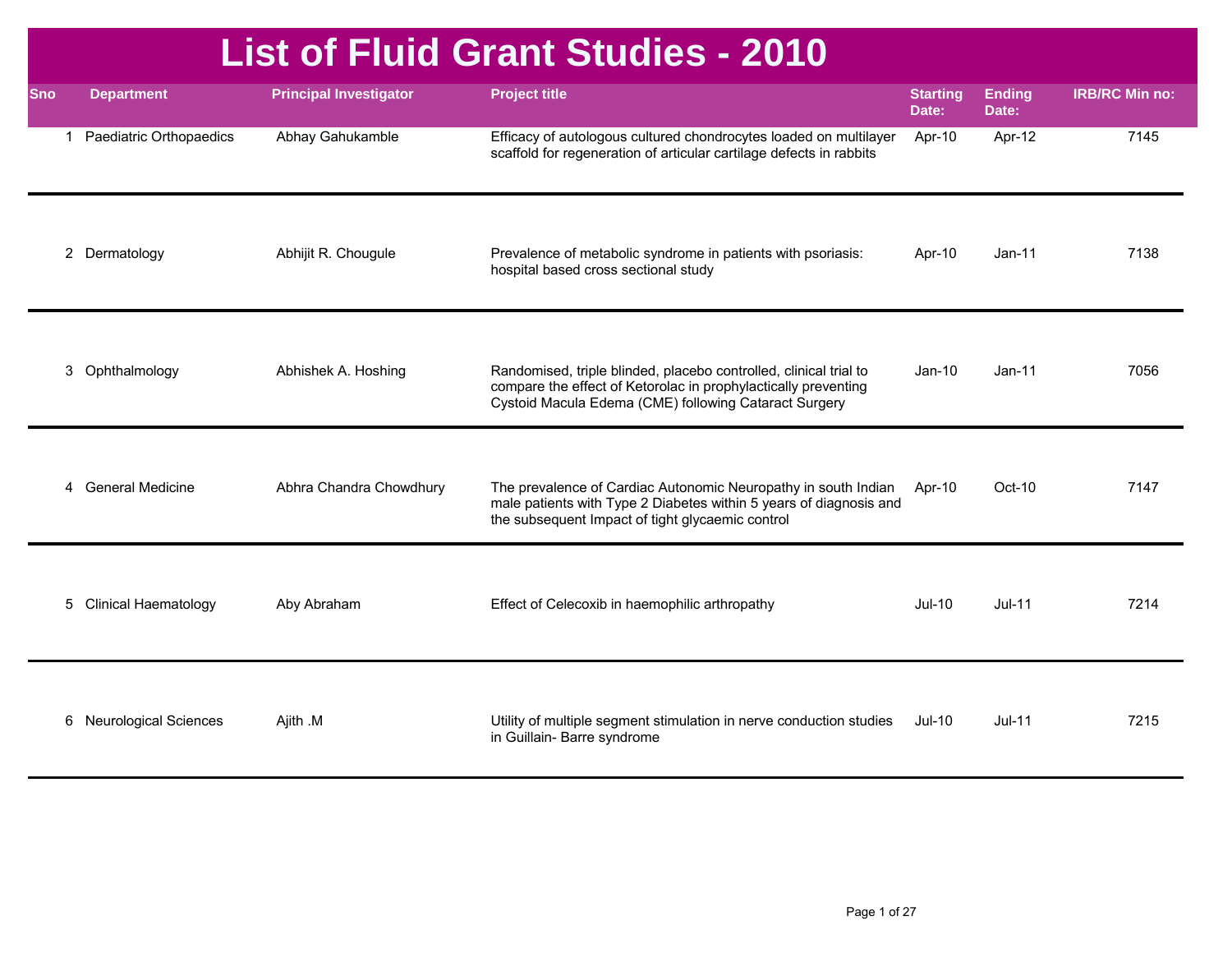| <b>Sno</b> | <b>Department</b>       | <b>Principal Investigator</b> | <b>Project title</b>                                                                                                                                                       | <b>Starting</b><br>Date: | <b>Ending</b><br>Date: | <b>IRB/RC Min no:</b> |
|------------|-------------------------|-------------------------------|----------------------------------------------------------------------------------------------------------------------------------------------------------------------------|--------------------------|------------------------|-----------------------|
|            | 7 Bioengineering        | Alekhya Mandali               | To study and quantify the changes in short term heart rate<br>variability parameters in type II diabetic patients                                                          | Aug-10                   | Feb-11                 | 7252                  |
|            | 8 Community Health      | Alex Joseph                   | Factors associated with the risk of fall in the elderly of age $\geq 60$<br>years. A community based case control study                                                    | Apr-10                   | Apr-12                 | 7160                  |
|            | 9 Ophthalmology         | Alo Sen                       | A comparison of continuous curvilinear capsulorrhexis with<br>capsulodiathermy for manual small incision cataract surgery                                                  | $Jul-10$                 | $Jul-11$               | 7212                  |
|            | 10 Occupational Therapy | Alok Ranjan                   | Reliability of Box and Block test of manual dexterity for use with<br>patients with Rheumatoid Arthritis                                                                   | Feb-10                   | Mar-10                 | 7095                  |
|            | 11 Medicine             | Amal Paul                     | The causes and outcomes of severe hyponatremia in the geriatric<br>population in an Indian teaching hospital setting                                                       | Aug-10                   | Feb-11                 | 7254                  |
|            | 12 Nephrology           | Anand Babu K                  | Phosphatonins in Patients with Chronic Kidney Diseases-I: A pilot<br>study on parathyroid hormone and FGF-23 levels in patients<br>before and after renal transplantation) | $Jun-10$                 | $Dec-11$               | 7195                  |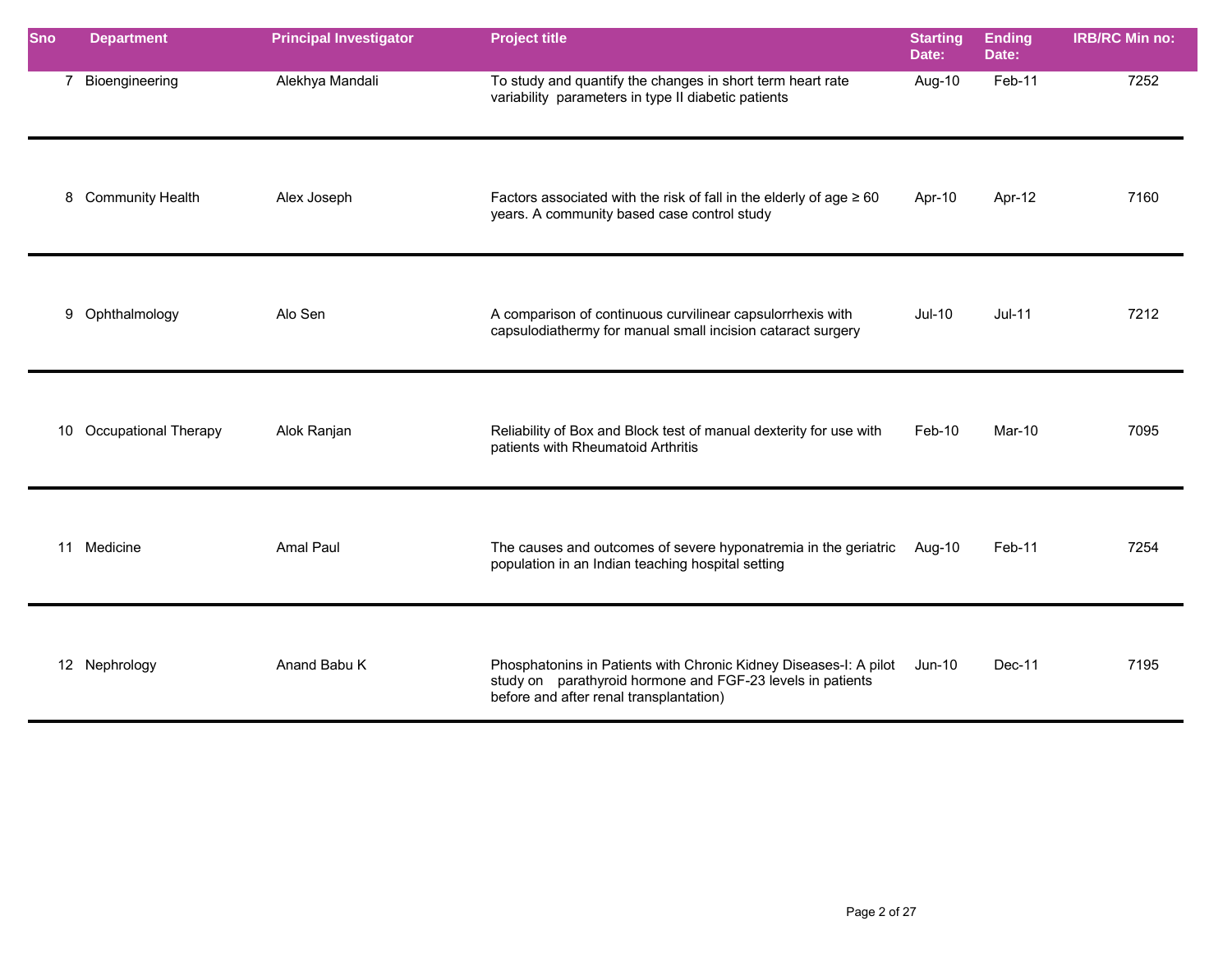| Sno | <b>Department</b>       | <b>Principal Investigator</b> | <b>Project title</b>                                                                                                                                | <b>Starting</b><br>Date: | <b>Ending</b><br>Date: | <b>IRB/RC Min no:</b> |
|-----|-------------------------|-------------------------------|-----------------------------------------------------------------------------------------------------------------------------------------------------|--------------------------|------------------------|-----------------------|
|     | 13 IDRTC                | Anand Manoharan               | Surveillance of Antimicrobial Resistance in India                                                                                                   | $Jan-10$                 | $Jan-14$               | 7051                  |
|     | 14 PMR                  | Anand V                       | Upper tract abnormalities in neurovesical dysfunction secondary to Jun-10<br>tranumatic spinal cord injury                                          |                          | $Jun-13$               | 7191                  |
|     | 15 Cochrane             | Aneesh Thomas George          | Evidence Informed Health Policy: Decision making in terms of<br>vaccine strategies                                                                  | Feb-10                   | Feb-12                 | 7101                  |
|     | 16 Pharmacology         | Aniket Kumar                  | To evaluate the role of TonEBP and related signal transduction in<br>polyuric animals                                                               | Apr-10                   | Apr-12                 | 7152                  |
|     | 17 Dermatology          | Anisha Chandy                 | Study of the patterns of alopecia in anagen effluvium and the<br>impact of alopecia on quality of life                                              | Apr-10                   | $Jun-10$               | 7137                  |
|     | 18 Occupational Therapy | Ann Patricia S                | Family burden and functional outcome in children with pervasive<br>developmental disorder when compared to children with<br>intellectual disability | $Jan-10$                 | $Jan-11$               | 7067                  |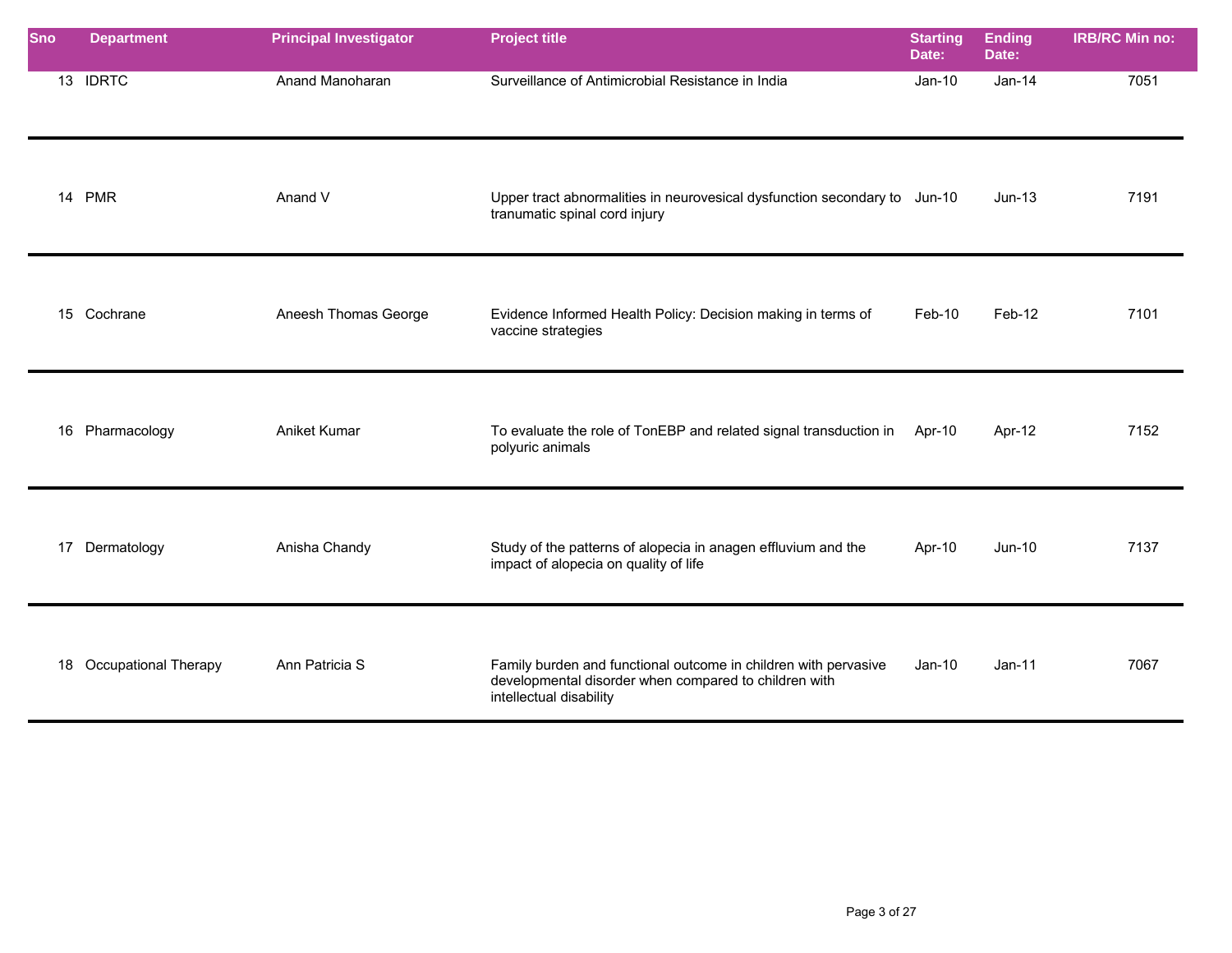| <b>Sno</b> | <b>Department</b>       | <b>Principal Investigator</b> | <b>Project title</b>                                                                                                                                                                                                                                                    | <b>Starting</b><br>Date: | <b>Ending</b><br>Date: | <b>IRB/RC Min no:</b> |
|------------|-------------------------|-------------------------------|-------------------------------------------------------------------------------------------------------------------------------------------------------------------------------------------------------------------------------------------------------------------------|--------------------------|------------------------|-----------------------|
|            | 19 Nephrology           | Anna T. Valson                | Epidemiological profile of mineral bone disease in CKD Stage 4-5                                                                                                                                                                                                        | $Jan-10$                 | $Jan-11$               | 7055                  |
|            | 20 Cardiology           | Anoop Mathew                  | Characterization of hemodynamic profile in patients with clinical<br>diagnosis of neuro-cardiogenic syncope undergoing Head Up Tilt<br>Test and its correlation with clinical outcomes                                                                                  | Jun-10                   | $Jun-11$               | 7194                  |
| 21         | Psychiatry              | Anto Praveen Rajkumar         | Association study between 5HT3A gene single nucleotide<br>polymorphisms and clozapine drug response in treatment resistant<br>schizophrenia                                                                                                                             | <b>Jul-10</b>            | $Jul-12$               | 7234                  |
|            | 22 Urology              | Anuj Deep Dangi               | Prevalence of Voiding dysfunction in young males presenting with<br>Lower Urinary Tract Symptoms in Urology OPD                                                                                                                                                         | Apr-10                   | Apr-12                 | 7153                  |
|            | 23 Clinical Haematology | Anupam Chakarapani            | Diffuse large B cell lymphoma - A single centre study                                                                                                                                                                                                                   | $Jun-10$                 | $Jun-11$               | 7179                  |
|            | 24 Anaesthesia          | Aparanjit Paul                | A prospective, randomized, double-blinded study comparing the<br>effects of Desflurane and Isoflurane on emergence from<br>anaesthesia and recovery of post-operative motor deficits in<br>patients undergoing elective neurosurgery for supratentorial mass<br>lesions |                          |                        | 7188                  |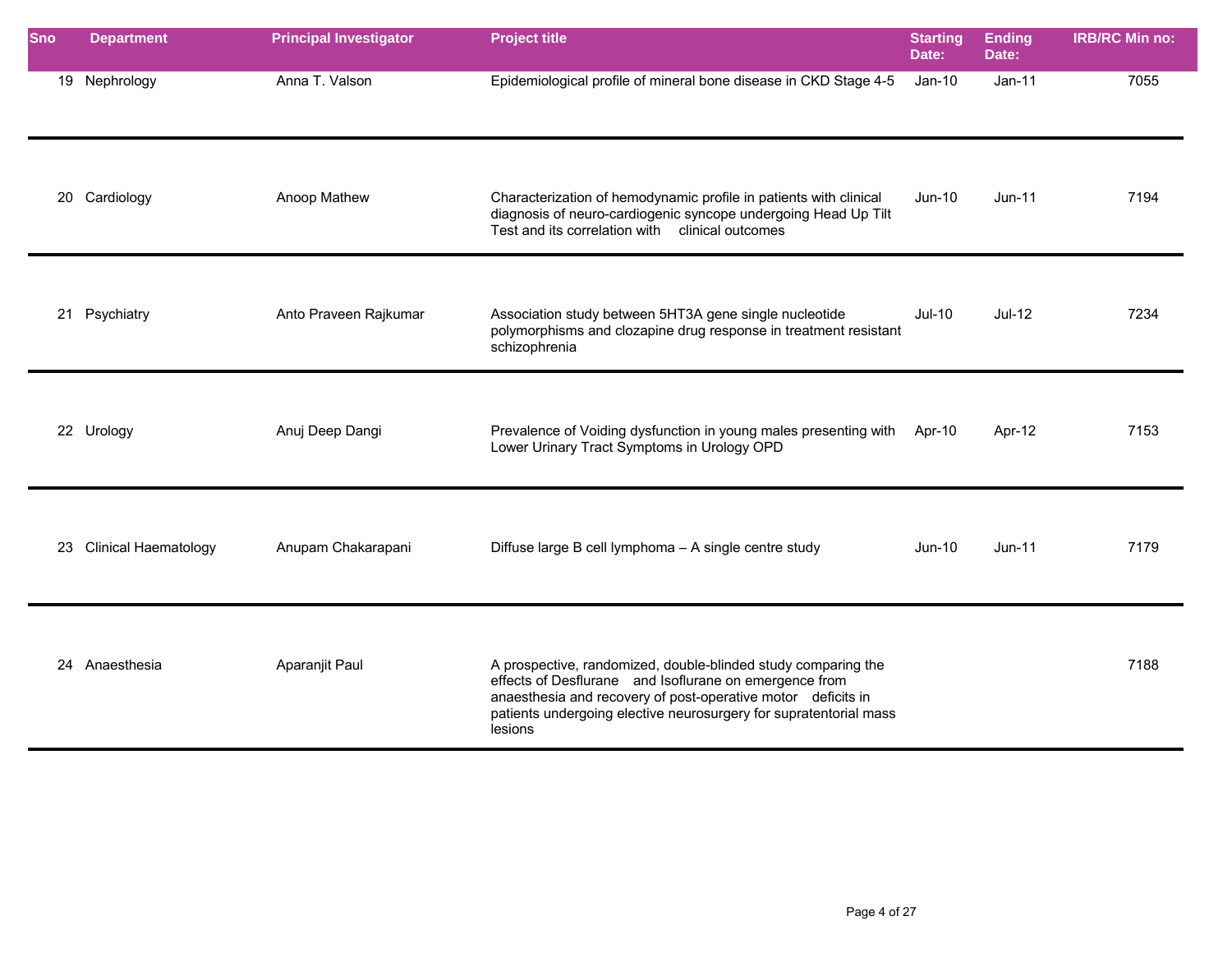| <b>Sno</b> | <b>Department</b>                     | <b>Principal Investigator</b> | <b>Project title</b>                                                                                                                                                                    | <b>Starting</b><br>Date: | <b>Ending</b><br>Date: | <b>IRB/RC Min no:</b> |
|------------|---------------------------------------|-------------------------------|-----------------------------------------------------------------------------------------------------------------------------------------------------------------------------------------|--------------------------|------------------------|-----------------------|
|            | 25 Accident & Emergency               | Appas E.M.                    | Effect of Activated Charcoal in Monocrotophos[TM] poisoning in<br>rats                                                                                                                  | Aug-10                   | Aug-11                 | 7249                  |
| 26         | <b>Clinical Biochemistry</b>          | Arun Jose                     | Elimination Kinetics of two hydrophilic organophosphorus (OP)<br>compounds (monocrotophos and dimethoate) in patients with<br>acute OP poisoning and correlation with treatment outcome | Feb-10                   | Feb-11                 | 7098                  |
| 27         | Clinical Immunology &<br>Rheumatology | Ashish K Badika               | Study of ultrasonographic abnormalities in hands of patients with<br>psoriatic arthritis in comparison with rheumatoid arthritis in Indian<br>population                                | Aug-10                   | Aug-12                 | 7269                  |
| 28         | <b>GI Sciences</b>                    | Ashok Chacko                  | Thymidylate synthase polymorphisms in patients with gastric<br>cancer- A Pilot Study                                                                                                    | Feb-10                   |                        | 7086                  |
|            | 29 Anatomy                            | Avinash Thakur                | Neuronal Potency of Olfactory Epithelial Cells- A Descriptive<br>Analysis in Rat Model                                                                                                  | Aug-10                   | Feb-12                 | 7250                  |
| 30         | Paediatric Orthopaedics               | Balakumar B.                  | Evaluation of culture characteristics of human growth plate<br>chondrocytes                                                                                                             | Apr-10                   | Apr-12                 | 7144                  |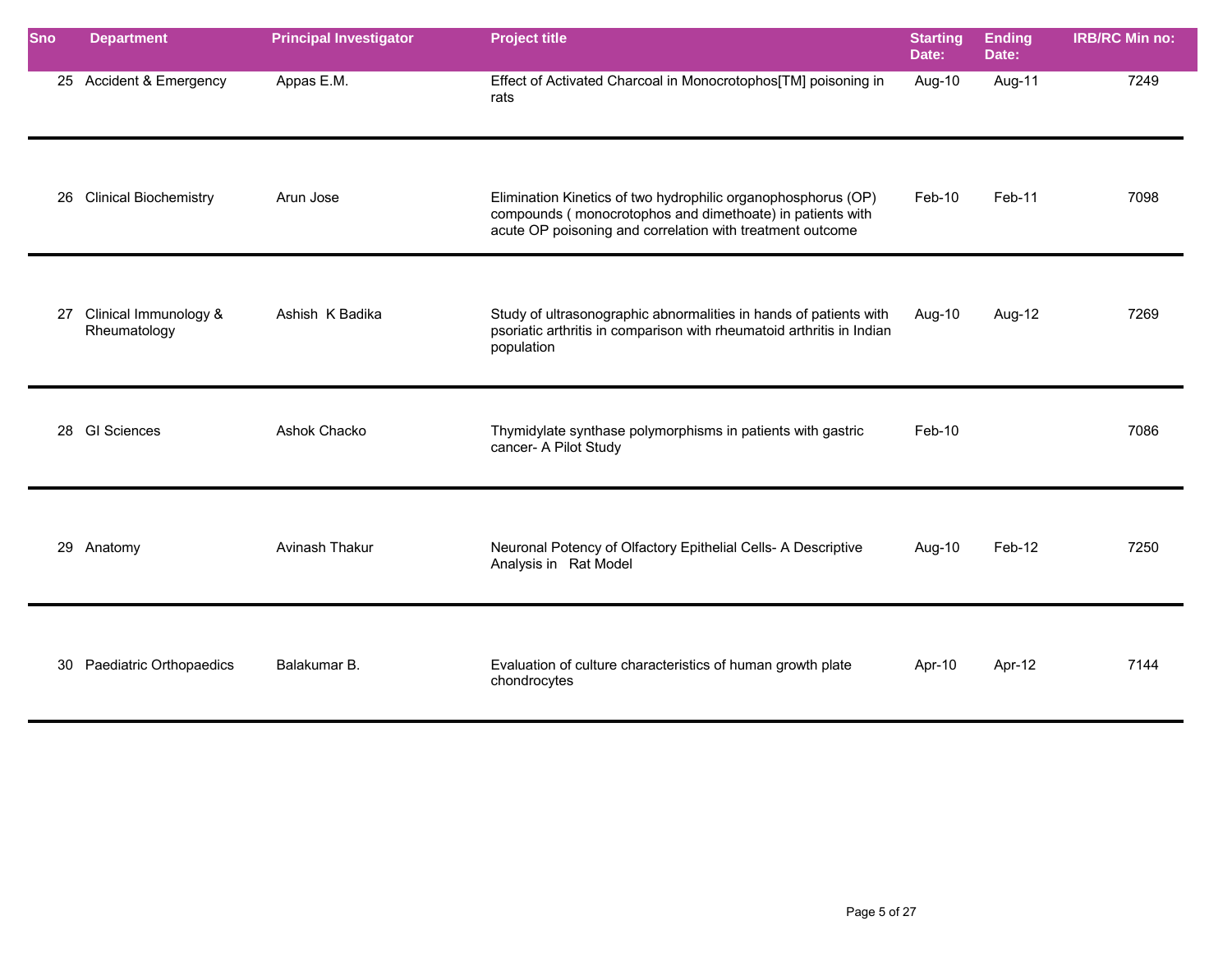| <b>Sno</b> | <b>Department</b>       | <b>Principal Investigator</b> | <b>Project title</b>                                                                                                                                                                                                          | <b>Starting</b><br>Date: | <b>Ending</b><br>Date: | <b>IRB/RC Min no:</b> |
|------------|-------------------------|-------------------------------|-------------------------------------------------------------------------------------------------------------------------------------------------------------------------------------------------------------------------------|--------------------------|------------------------|-----------------------|
|            | 31 Radiation Oncology   | Balu Krishna S.               | A single arm phase II trial to assess the toxicity and efficacy of<br>hyper-fractionated IMRT (Intensity Modulated Radiotherapy) in<br>radical treatment of locally advanced head and neck squamous<br>cell carcinoma - Pilot | Apr-10                   | Apr-12                 | 7132                  |
|            | 32 Radiation Oncology   | Balu Krishna S.               | A phase II randomized trial on benefit of amylase resistant starch<br>in reducing acute proctitis in patients undergoing pelvic radiation<br>for carcinoma cervix - Pilot                                                     | Apr-10                   | Apr-11                 | 7133                  |
|            | 33 Accident & Emergency | <b>Benita Florence</b>        | Prospective comparative study of the changes in pre hospital care<br>of trauma patients over the last ten years (2000 - 2010)                                                                                                 |                          |                        | 7265                  |
|            | 34 Haematology          | <b>Biju George</b>            | A pilot study of using single agent post transplantation<br>cyclophosphamide as graft versus host disease (GVHD)<br>prophylaxis in patients undergoing allogeneic stem cell<br>transplantation for aplastic anemia (AA)       | Aug-10                   | Aug-11                 | 7251                  |
|            | 35 Endocrinology        | Biswaranjan Jena              | The prevalence of Cardiac Autonomic Neuropathy in South Indian Apr-10<br>males with Type 1 Diabetes                                                                                                                           |                          | Oct-10                 | 7148                  |
|            | 36 Cardiology           | Brajesh Kumar Kunwar          | Recent trends in revascularization in STEMI (ST elevation<br>myocardial infarction) in South Indian tier-3 city                                                                                                               | Aug-10                   | Aug-12                 | 7270                  |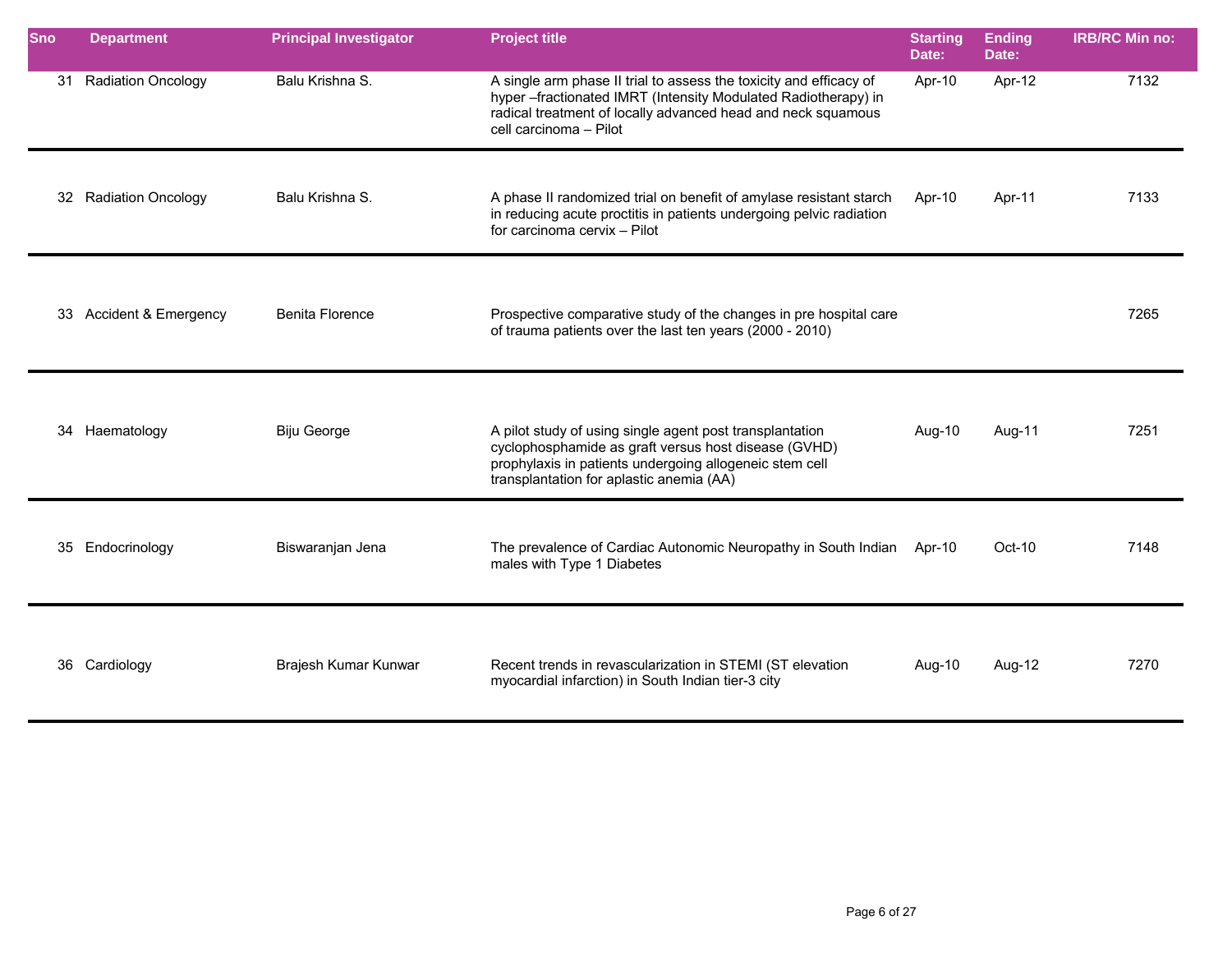| <b>Sno</b> | <b>Department</b>                        | <b>Principal Investigator</b> | <b>Project title</b>                                                                                                                                          | <b>Starting</b><br>Date: | <b>Ending</b><br>Date: | <b>IRB/RC Min no:</b> |
|------------|------------------------------------------|-------------------------------|---------------------------------------------------------------------------------------------------------------------------------------------------------------|--------------------------|------------------------|-----------------------|
|            | 37 Cardiology                            | Brajesh Kumar Kunwar          | Recent trends in revascularization in STEMI (ST elevation<br>myocardial infarction) in South Indian tier-3 city                                               |                          |                        | 7227                  |
|            | 38 Radiology                             | C. George Koshy               | Evaluation of the outcome of radiological intervention and other<br>forms of therapy in newly diagnosed cases of Budd Chiari<br>syndrome, a prospective study | Apr-10                   | Apr-11                 | 7158                  |
|            | 39 General Surgery                       | Chandrasekharan S             | An Observational study to assess the incidence of undernutrition<br>in patients with peripheral arterial occlusive disease                                    | Mar-10                   | Mar-12                 | 7113                  |
|            | 40 South Asian Cochrane<br>Centre        | David Sinclair                | Understanding the comprehension and user preference of<br>evidence-based clinical summaries amongst General Practitioners<br>in South Asia                    | $Jul-10$                 | Dec-10                 | 7210                  |
| 41         | Clnical Immunology &<br>Rheumatology     | Debashish Danda               | Study of C1q in Vasculitis                                                                                                                                    | Apr-10                   | Apr-12                 | 7142                  |
|            | 42 Clinical Immunology &<br>Rheumatology | Debashish Danda               | Study of interleukin-6 polymorphisms in patients with Takayasu's<br>Arteritis (TA)                                                                            | Feb-10                   |                        | 7087                  |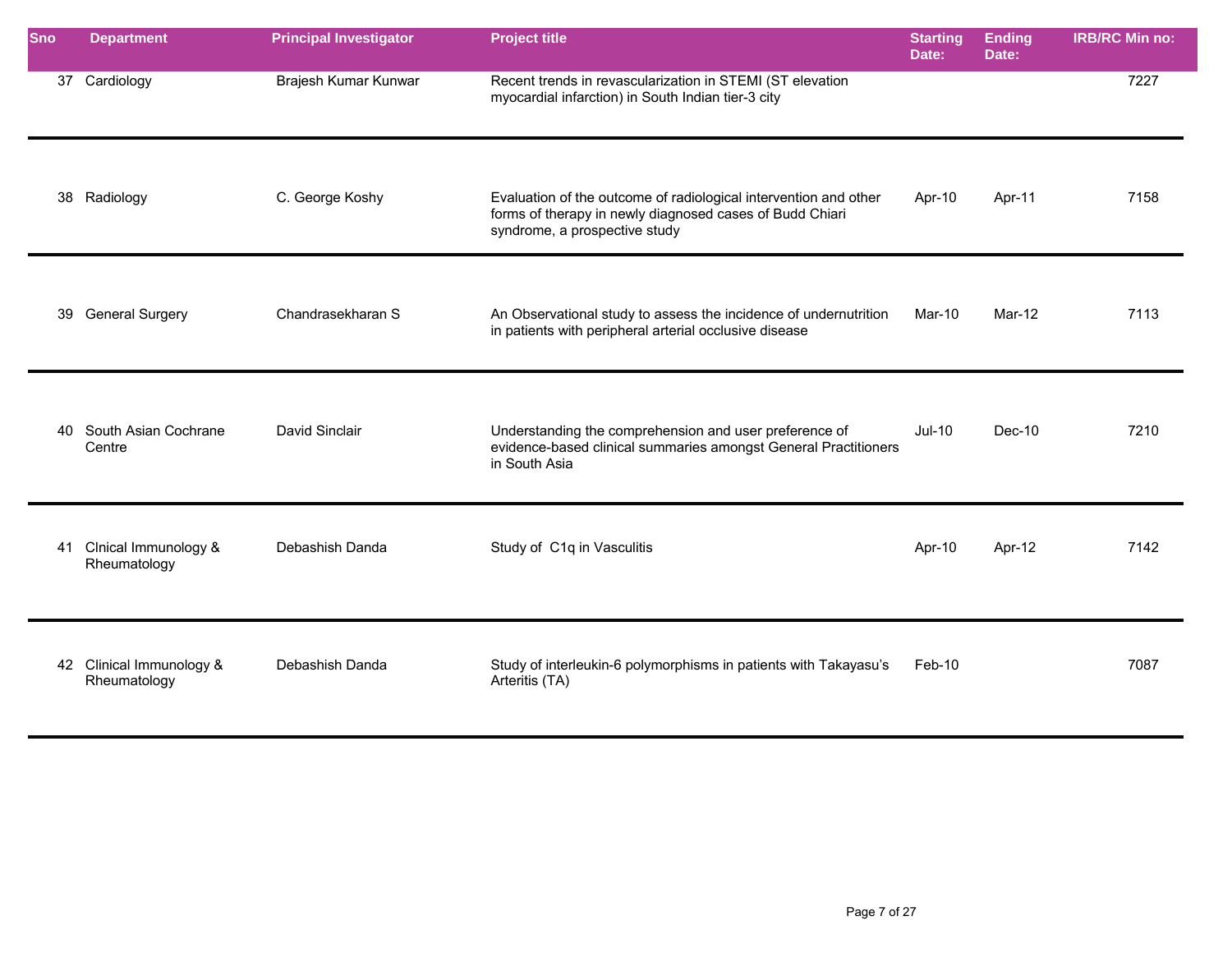| <b>Sno</b> | <b>Department</b>                        | <b>Principal Investigator</b> | <b>Project title</b>                                                                                                                                                                                                                      | <b>Starting</b><br>Date: | <b>Ending</b><br>Date: | <b>IRB/RC Min no:</b> |
|------------|------------------------------------------|-------------------------------|-------------------------------------------------------------------------------------------------------------------------------------------------------------------------------------------------------------------------------------------|--------------------------|------------------------|-----------------------|
|            | 43 Clinical Immunology &<br>Rheumatology | Debashish Danda               | Correlation of Anti nucleosome antibody with SLEDAI score in<br>SLE patients                                                                                                                                                              | Apr-10                   | Apr-12                 | 7143                  |
| 44         | Medicine I & Infectious<br>diseases      | Deepa Raj                     | Epidemiology and Risk Factors for Scrub Typhus in South India                                                                                                                                                                             | $Jan-10$                 | Mar-10                 | 7053                  |
|            | 45 Dermatology                           | Dincy Peter C.V               | Pilot study on dermatoscopic patterns in alopecia areata                                                                                                                                                                                  | Apr-10                   | Apr-11                 | 7136                  |
|            | 46 Radiology                             | Dr Elizabeth Joseph           | Evaluation of tuberculous involvement of the myocardium in<br>patients with pulmonary/systemic TB by cardiac MRI                                                                                                                          |                          |                        | 7219                  |
|            | 47 General Surgery                       | Dr Johann Boaz                | Is the use of bone marrow derived mononuclear cells safe and<br>feasible in prevention of wound breakdown in patients undergoing<br>abdominoperineal excision after neoadjuvant Chemoradiotherapy<br>for Carcinoma Rectum - a Pilot study | $Jan-10$                 | Dec-10                 | 7064                  |
|            | 48 Radiology                             | Esther L. Pachuau             | Contrast enhanced computed tomography (CECT) assessment of<br>hepatic venous anatomy in the Indian population                                                                                                                             | Jul-10                   | $Jan-11$               | 7224                  |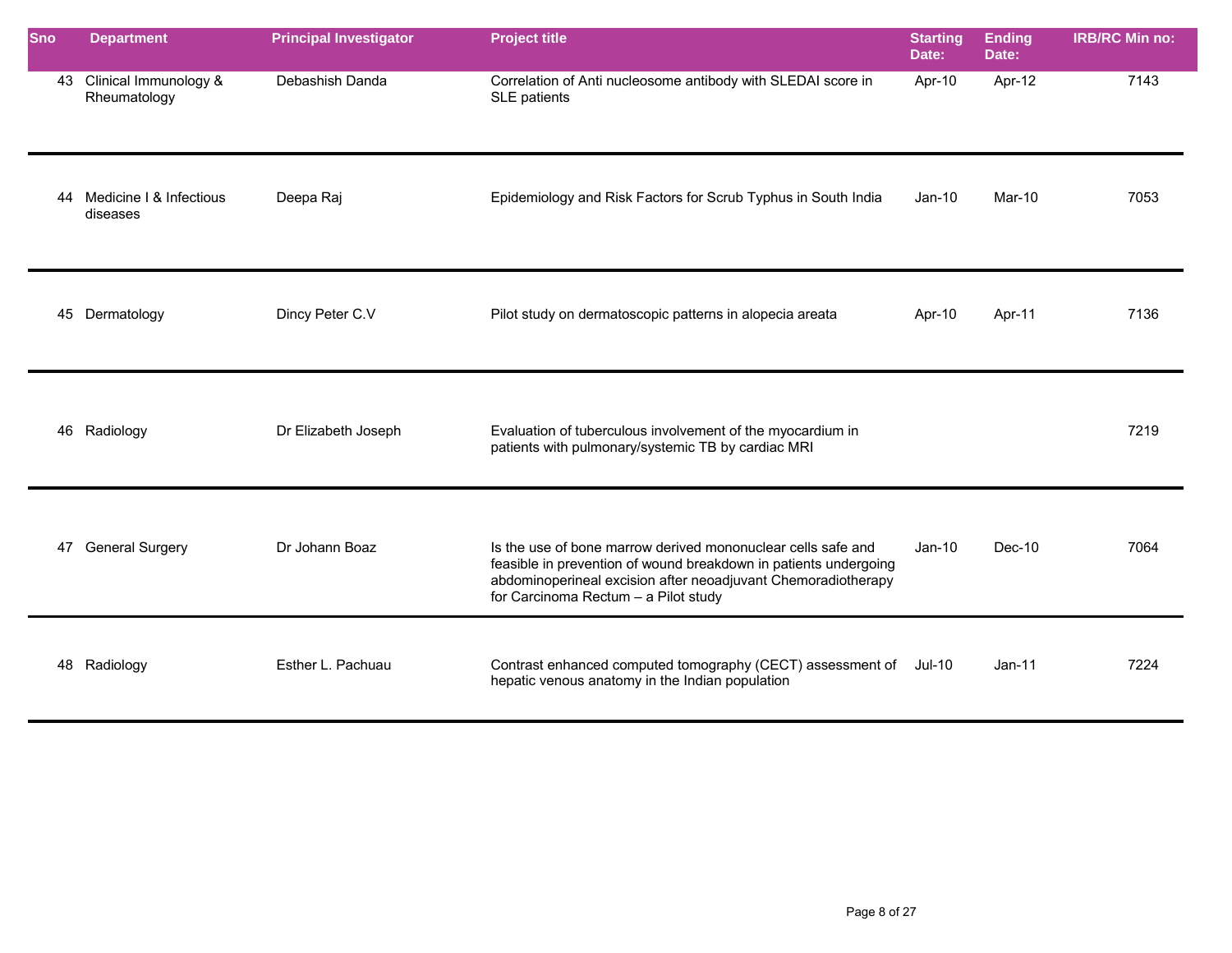| <b>Sno</b> | <b>Department</b>    | <b>Principal Investigator</b> | <b>Project title</b>                                                                                                                                                                                               | <b>Starting</b><br>Date: | <b>Ending</b><br>Date: | <b>IRB/RC Min no:</b> |
|------------|----------------------|-------------------------------|--------------------------------------------------------------------------------------------------------------------------------------------------------------------------------------------------------------------|--------------------------|------------------------|-----------------------|
|            | 49 GI Sciences       | Gagandeep Kang                | Childhood Enteric Infections and Chronic Kidney Disease                                                                                                                                                            |                          |                        | 7193                  |
|            | 50 GI Sciences       | Gagandeep Kang                | Evaluation of Serum Mannose Binding Lectin and Exposure to<br>Cryptosporidiosis in Children Participating in a Study on Routine<br>administration of folic acid and vitamin B12 to prevent childhood<br>infections | Feb-10                   | Feb-10                 | 7102                  |
|            | 51 Radiology         | Girish V Kulkarni             | Study of normal aortic diameters in Indian Population                                                                                                                                                              | $Jun-10$                 | Sep-10                 | 7183                  |
|            | 52 Radiology         | Girish V Kulkarni             | Study of diameter of left common iliac vein on contrast enhanced<br>computed tomography in Indian population                                                                                                       | Jun-10                   | Sep-10                 | 7184                  |
|            | 53 Child Health      | Gowri.K                       | A descriptive study to describe the clinical profile and determine<br>etiology of children of age group from 7 days to one year who are<br>detected to have hypocalcaemia                                          | $Jul-10$                 | $Jul-11$               | 7221                  |
| 54         | <b>Biostatistics</b> | Grace Rebekah.J               | Modeling of Recurrent Events in Survival Analysis                                                                                                                                                                  | $Jul-10$                 | $Jul-14$               | 7232                  |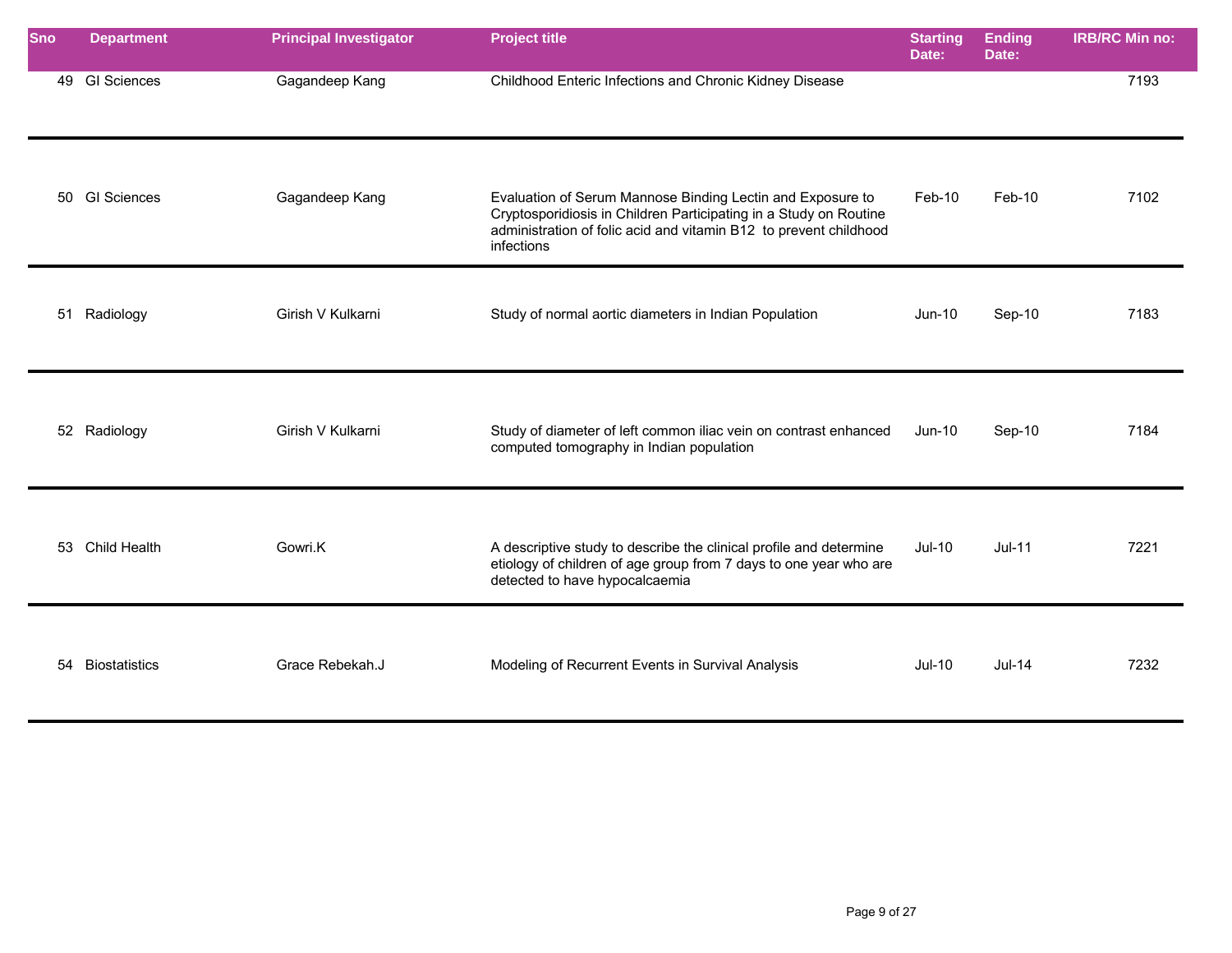| <b>Sno</b> | <b>Department</b>            | <b>Principal Investigator</b> | <b>Project title</b>                                                                     | <b>Starting</b><br>Date: | <b>Ending</b><br>Date: | <b>IRB/RC Min no:</b> |
|------------|------------------------------|-------------------------------|------------------------------------------------------------------------------------------|--------------------------|------------------------|-----------------------|
|            | 55 Clinical Biochemistry     | Gracy Varghese                | Role of of Zinc in Oxidative Stress and Colon Cancer                                     |                          |                        | 7151                  |
| 56         | <b>Clinical Biochemistry</b> | Gracy Varghese                | Role of of Zinc in Oxidative Stress and Colon Cancer                                     | <b>Jun-10</b>            | $Jun-12$               | 7180                  |
| 57         | Bioengineering               | Hannah Mary Thomas T          | Imaging in Radiotherapy                                                                  |                          |                        | 7231                  |
|            | 58 Bioengineering            | Hannah Mary Thomas T          | Study on methods to improve Imaging in Radiotherapy                                      | Aug-10                   | Aug-14                 | 7264                  |
| 59         | <b>Family Medicine</b>       | Hanu George                   | Knowledge and practices of foot care in diabetics attending a<br>secondary care hospital | Feb-10                   | Feb-11                 | 7103                  |
|            | 60 Community Health          | Harikeerthan Raghuram         | Financial burden and utilization pattern of people with cancer in<br><b>CMCH Vellore</b> | Mar-10                   | Jun-10                 | 7118                  |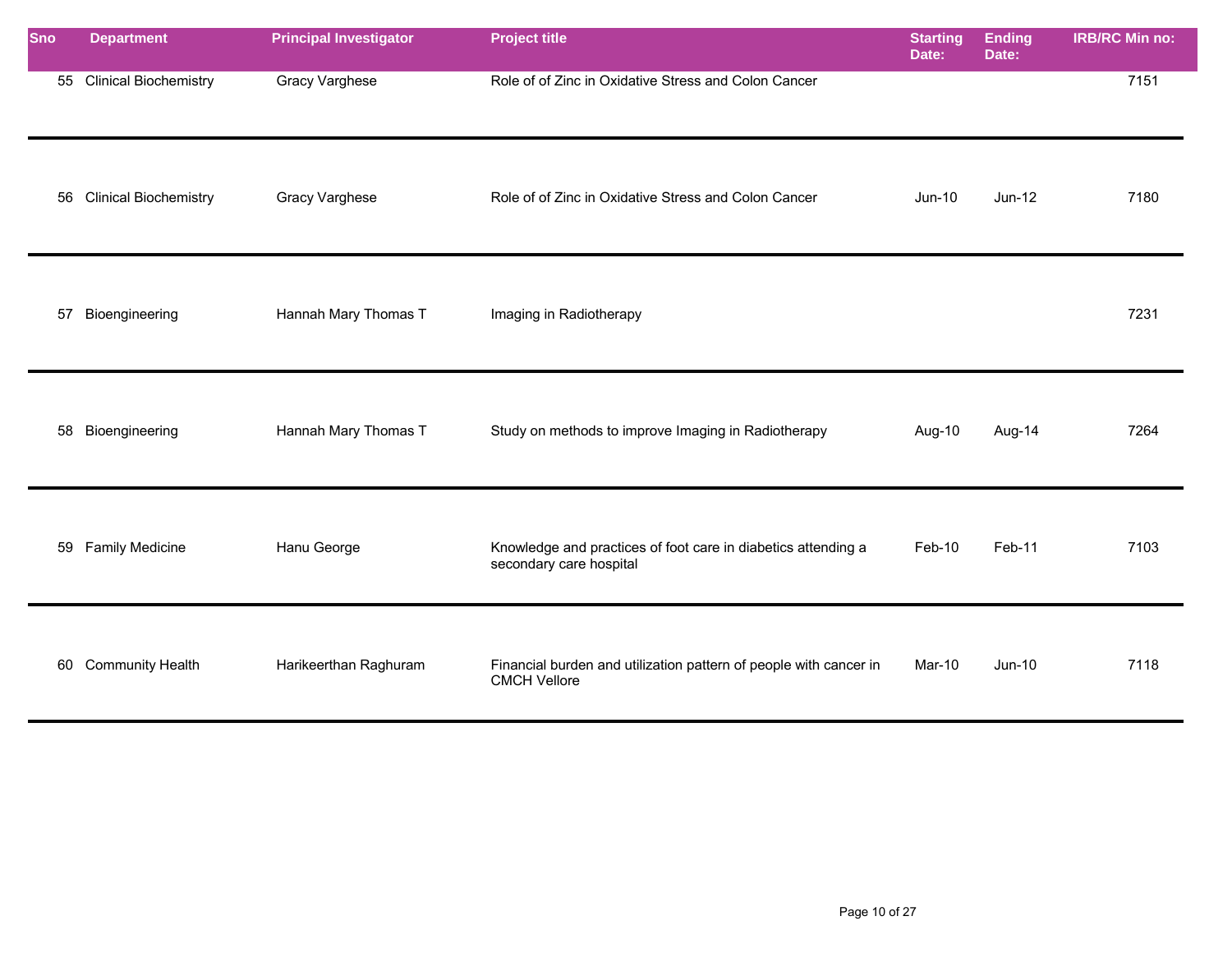| <b>Sno</b> | <b>Department</b>       | <b>Principal Investigator</b> | <b>Project title</b>                                                                                                                                                                        | <b>Starting</b><br>Date: | <b>Ending</b><br>Date: | <b>IRB/RC Min no:</b> |
|------------|-------------------------|-------------------------------|---------------------------------------------------------------------------------------------------------------------------------------------------------------------------------------------|--------------------------|------------------------|-----------------------|
| 61         | Paediatric Orthopaedics | Harish P                      | A retrospective review of Muscular Dystrophy children treated with<br>either Deflazacort or Prednisolone to access in short term the<br>functional improvement and associated side effects  | Feb-10                   | Feb-11                 | 7094                  |
|            | 62 Radiotherapy         | Henry Finlay Godson           | Dosimetric study of newer technique for total body irradiation                                                                                                                              |                          |                        | 7267                  |
|            | 63 General Surgery      | Indrani Sen                   | A qualitative study to assess the compliance of patients with<br>chronic venous insufficiency to conservative treatment modalities(<br>stockings, massage, limb elevation, ankle exercises) |                          |                        | 7197                  |
|            | 64 Psychiatry           | Isaac Rajesh                  | Prevalence of Psychiatric Morbidity in a Primary Care HIV Clinic in Jul-10<br><b>Tamil Nadu</b>                                                                                             |                          | $Jan-11$               | 7229                  |
|            | 65 GI Sciences          | Iyer Venkatakrishnan Hariha   | Prevalence of infection with intestinal parasites, Clostridium<br>difficile and cytomegalovirus in patients with ulcerative colitis                                                         | $Jan-10$                 | $Jan-11$               | 7058                  |
|            | 66 Community Health     | Jacob John                    | Neutralizing antibodies against polioviruses type 1, 2 and 3 in<br>antenatal women born after 1990 in Kaniyambadi block                                                                     | Mar-10                   | Mar-12                 | 7119                  |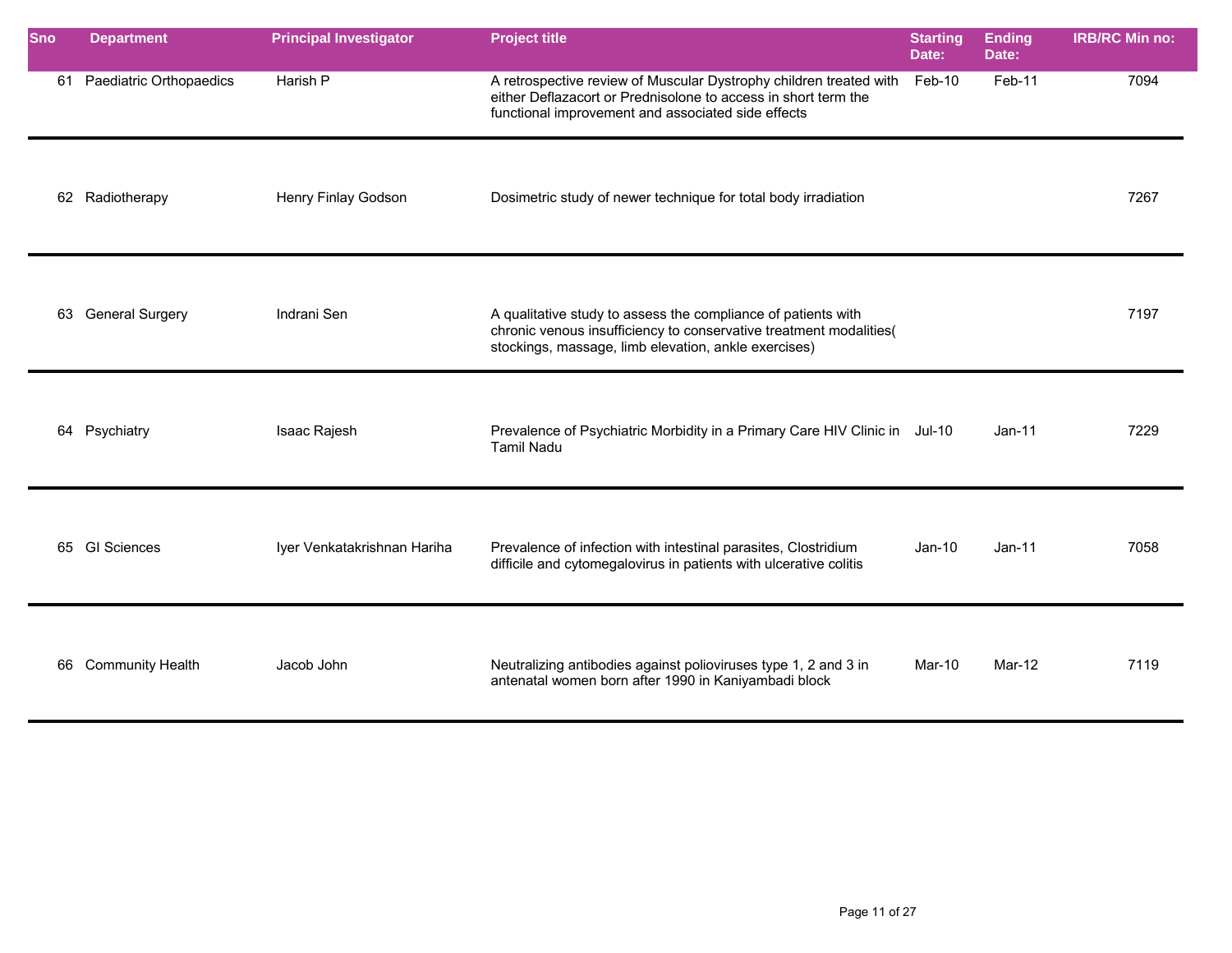| <b>Sno</b> | <b>Department</b>       | <b>Principal Investigator</b> | <b>Project title</b>                                                                                                                                                                                            | <b>Starting</b><br>Date: | <b>Ending</b><br>Date: | <b>IRB/RC Min no:</b> |
|------------|-------------------------|-------------------------------|-----------------------------------------------------------------------------------------------------------------------------------------------------------------------------------------------------------------|--------------------------|------------------------|-----------------------|
|            | 67 Community Health     | Jasmine Prasad                | Infertility and psychosocial stress                                                                                                                                                                             | $Jan-10$                 | Jun-10                 | 7060                  |
|            | 68 Medicine II          | Jean R Abraham                | Acid suppressive therapy in Internal Medicine and<br>Gastroenterology patients in a tertiary care institution in India. A<br>Knowledge, Attitude and Practice study                                             | Feb-10                   | Jun-10                 | 7093                  |
|            | 69 General Surgery I    | Jennifer Prince               | To Assess the Prevalence of Human Papilloma virus in the Oral<br>cavity of patients attending the general surgery Out Patient<br>Department and its association with those with Oral Squamous<br>Cell Carcinoma | Feb-10                   | Feb-12                 | 7096                  |
|            | 70 Occupational Therapy | Jewel Crasta                  | Feeding problems in children with autism                                                                                                                                                                        | $Jan-10$                 | $Jan-11$               | 7065                  |
|            | 71 GI Sciences          | Joby Augustine                | Risk factors, prognostic factors and outcome of ATT induced<br>hepatotoxicity                                                                                                                                   | Feb-10                   |                        | 7089                  |
|            | 72 Cardiology           | John Jose                     | Determinants of severity of functional tricuspid regurgitation                                                                                                                                                  | <b>Jul-10</b>            | $Jan-11$               | 7226                  |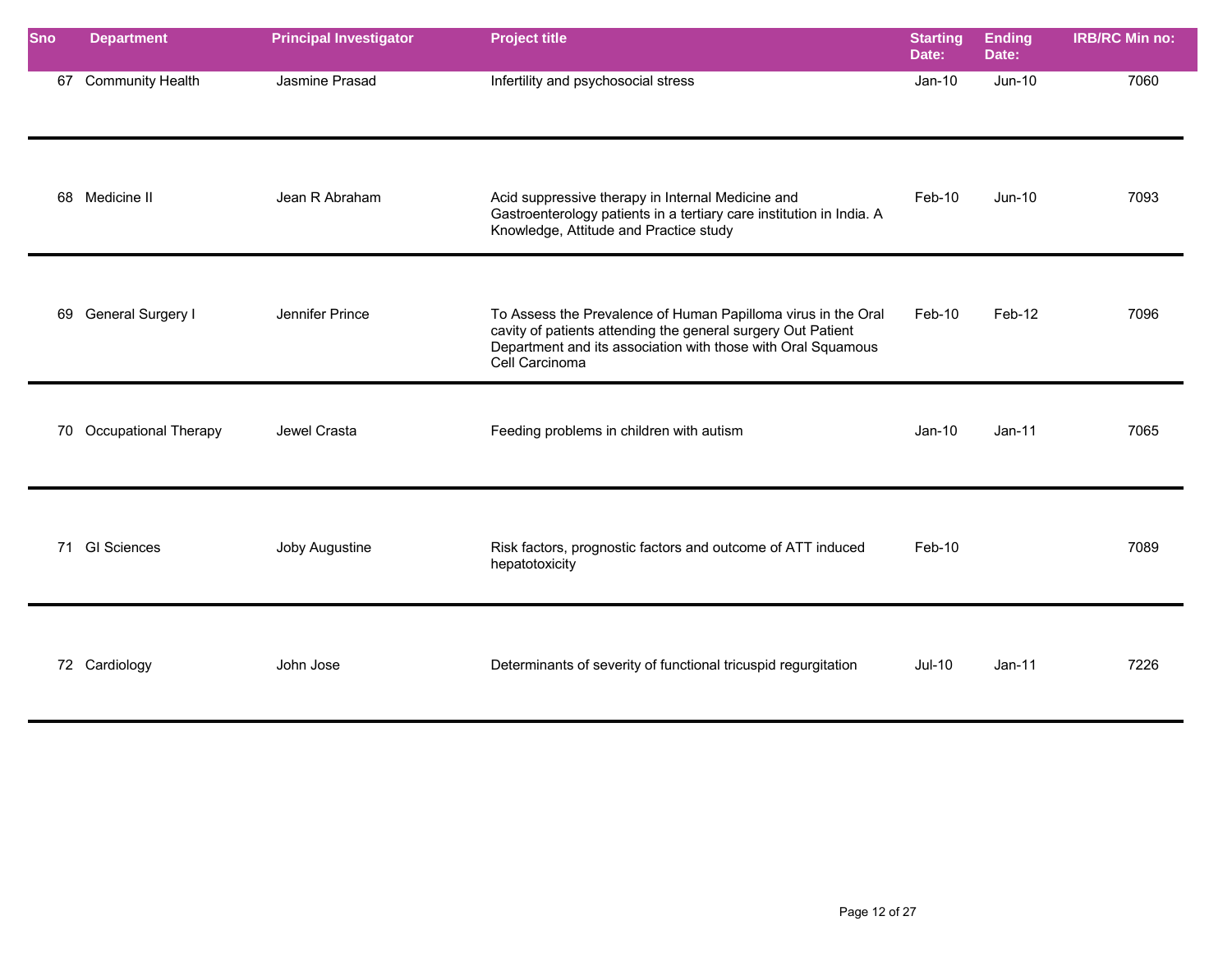| <b>Sno</b> | <b>Department</b>          | <b>Principal Investigator</b> | <b>Project title</b>                                                                                                                                                                                                                                       | <b>Starting</b><br>Date: | <b>Ending</b><br>Date: | <b>IRB/RC Min no:</b> |
|------------|----------------------------|-------------------------------|------------------------------------------------------------------------------------------------------------------------------------------------------------------------------------------------------------------------------------------------------------|--------------------------|------------------------|-----------------------|
|            | 73 Radiology               | John Samuel                   | Estimation of the prevalence of incidental conditions detected by<br>pre-employment screening chest radiograph requiring intervention<br>at Christian Medical College, Vellore                                                                             |                          |                        | 7218                  |
|            | 74 Emergency Medicine      | Karthik Natarajan             | Prospective randomized comparative study looking for efficacy of<br>Propofol in comparison to Ketamine and combination of<br>Midazolam-Morphine as a procedural sedation in the Emergency<br>Department                                                    |                          |                        | 7182                  |
|            | 75 Paediatric Orthopaedics | Karthikeyan.R                 | Culture characteristics of cryopreserved human growth plate<br>chondrocytes                                                                                                                                                                                | Apr-10                   | Apr-12                 | 7146                  |
|            | 76 Community Medicine      | Liaquat Roopesh Johnson       | A Study on the Household contacts of Sputum positive<br>Tuberculosis patients with regard to following the guidelines of<br>RNTCP in the Kaniyambadi TB Unit area                                                                                          | $Feb-10$                 | $Feb-11$               | 7097                  |
| 77         | <b>Radiation Oncology</b>  | M B Naveen Kumar Balaiyya     | Pilot study to assess tolerance and efficacy of Gefitinib in<br>combination with Intensity modulated radiation therapy (IMRT) with<br>or without concurrent chemotherapy in patients with locally<br>advanced squamous cell carcinoma of the head and neck | $Jan-10$                 | $Jan-11$               | 7068                  |
|            | 78 Pharmacology            | Manoj G Tyagi                 | Evaluation of Pharmacological effects of Progesterone, Estrogen<br>and Mifepristone in Mice                                                                                                                                                                |                          |                        | 7085                  |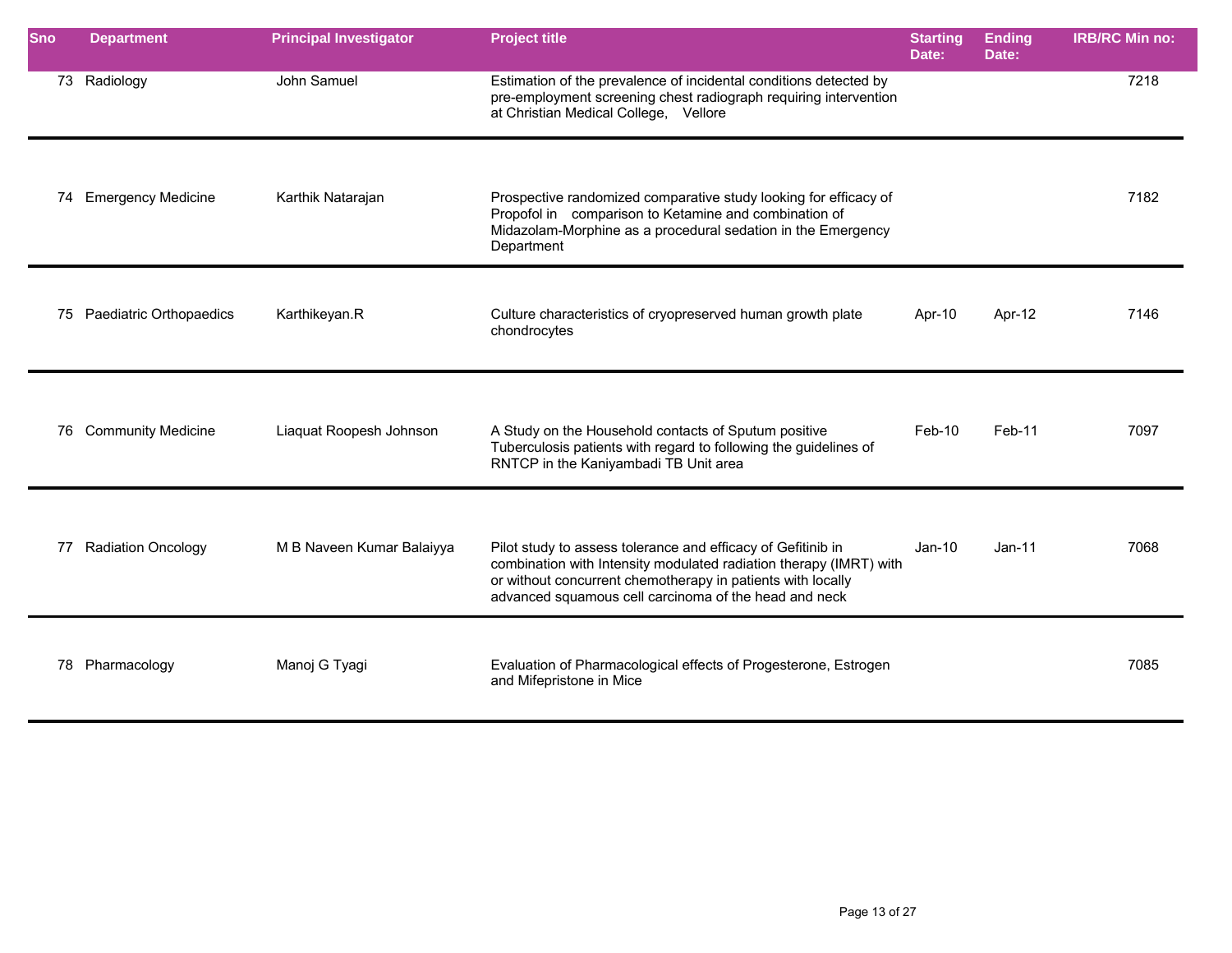| <b>Sno</b> | <b>Department</b>     | <b>Principal Investigator</b> | <b>Project title</b>                                                                                                                                                                      | <b>Starting</b><br>Date: | <b>Ending</b><br>Date: | <b>IRB/RC Min no:</b> |
|------------|-----------------------|-------------------------------|-------------------------------------------------------------------------------------------------------------------------------------------------------------------------------------------|--------------------------|------------------------|-----------------------|
|            | 79 Pharmacology       | Manvizhi S.                   | Study of the Effect of Curcumin on the Contraction of Isolated<br>Goat Urinary Bladder                                                                                                    | Mar-10                   | Mar-11                 | 7110                  |
|            | 80 Pharmacology       | Manvizhi S.                   | A pilot study to determine if therapeutically adequate<br>concentrations of ciprofloxacin are achieved following a standard<br>dose administered to preterm and term neonates with sepsis | Apr-10                   | Apr-12                 | 7159                  |
|            | 81 Psychiatry         | Merlin Thanka Jemi            | To evaluate Quality of life and daily living activities in parents of<br>children affected by Autism                                                                                      | Aug-10                   | Aug-11                 | 7262                  |
|            | 82 Community Medicine | Messiah.K.K.                  | Health needs assessment and Health Seeking Behaviors in<br>Wandoor Block, North Kerala                                                                                                    | Aug-10                   | Aug-11                 | 7259                  |
|            | 83 Clinical Virology  | Mohamed Ismail A.             | Development of LigAmp assay for sensitive detection of hepatitis<br>B virus minor variants conferring resistance to antiviral drugs                                                       | Jun-10                   | $Jun-12$               | 7189                  |
| 84         | Biochemistry          | Molly Jacob                   | Assessment of zinc as an agent to prevent indomethacin-induced<br>small intestinal damage                                                                                                 | <b>Jul-10</b>            | $Jul-11$               | 6011                  |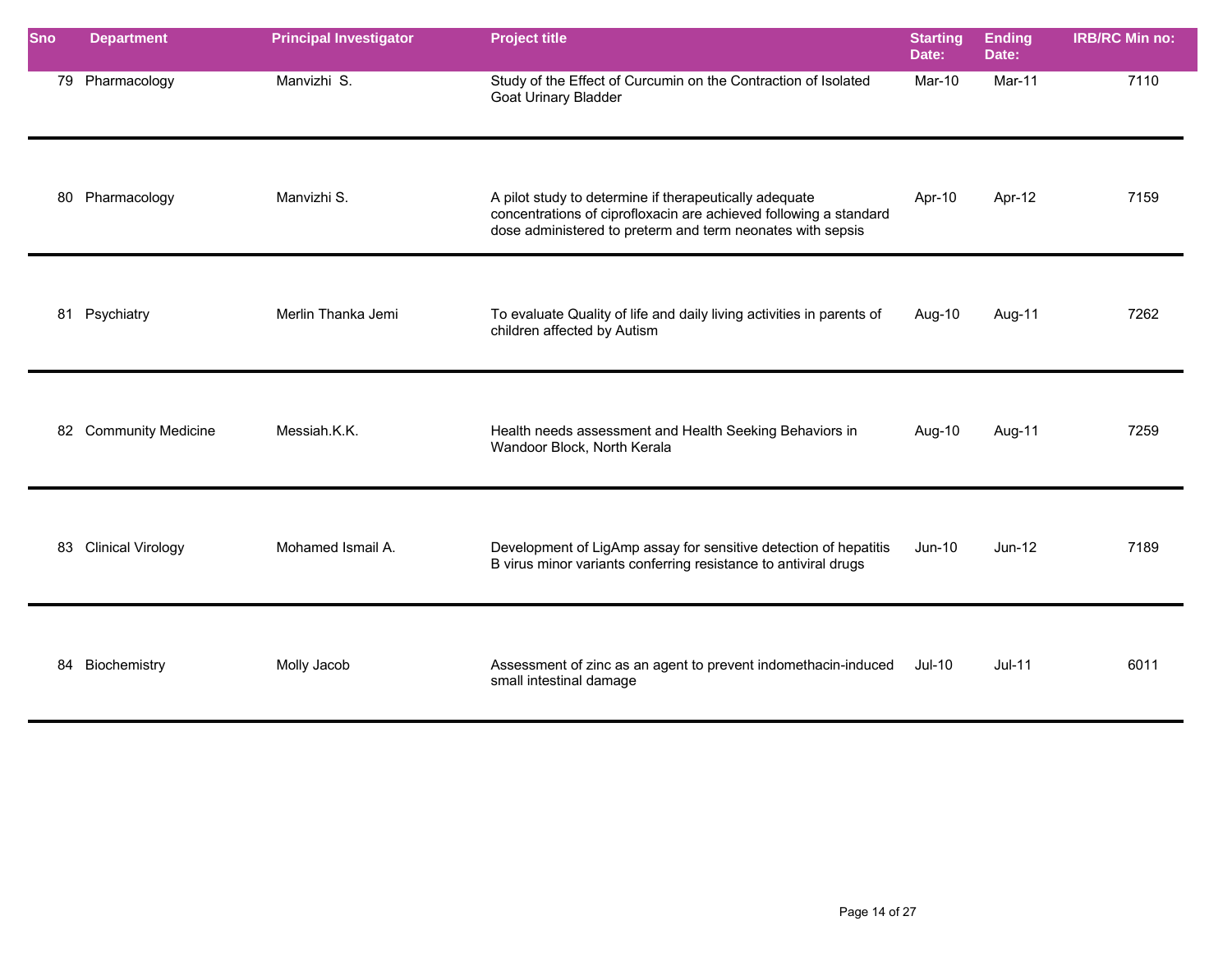| Sno | <b>Department</b>       | <b>Principal Investigator</b> | <b>Project title</b>                                                                                                                                                                                         | <b>Starting</b><br>Date: | <b>Ending</b><br>Date: | <b>IRB/RC Min no:</b> |
|-----|-------------------------|-------------------------------|--------------------------------------------------------------------------------------------------------------------------------------------------------------------------------------------------------------|--------------------------|------------------------|-----------------------|
|     | 85 Pharmacology         | Naman Hirenkumar Shah         | Cross-sectional study to evaluate inter-patient variability in serum<br>concentrations of efavirenz and nevirapine in human<br>immunodeficiency virus-1 infected patients in a routine outpatient<br>setting | Mar-10                   | Mar-12                 | 7114                  |
| 86  | Endocrinology           | <b>Nihal Thomas</b>           | The Impact of Vitamin D replenishment on indices of insulin<br>sensitivity and resistance in subjects with vitamin D deficiency                                                                              | Feb-10                   | Apr-10                 | 7088                  |
| 87  | Endocrinology           | Nihal Thomas                  | The impact of Vitamin D replenishment on indices of insulin<br>sensitivity and resistance in subjects with vitamin D deficiency                                                                              |                          |                        | 7057                  |
| 88  | <b>Community Health</b> | Nosilchi Sangma               | Water safety and hygiene practices in Shillong, Meghalaya                                                                                                                                                    | Aug-10                   | Aug-11                 | 7260                  |
|     | 89 Surgery              | Nupur Bit                     | Lipoprotein a levels in patients with thromboangiitis obliterans - an Jun-10<br>observational study                                                                                                          |                          | $Jun-11$               | 7198                  |
| 90  | Ophthalmology           | Padma Paul                    | Outcomes of cataract surgery in Kaniyambadi Block                                                                                                                                                            | <b>Jul-10</b>            | $Jul-11$               | 7237                  |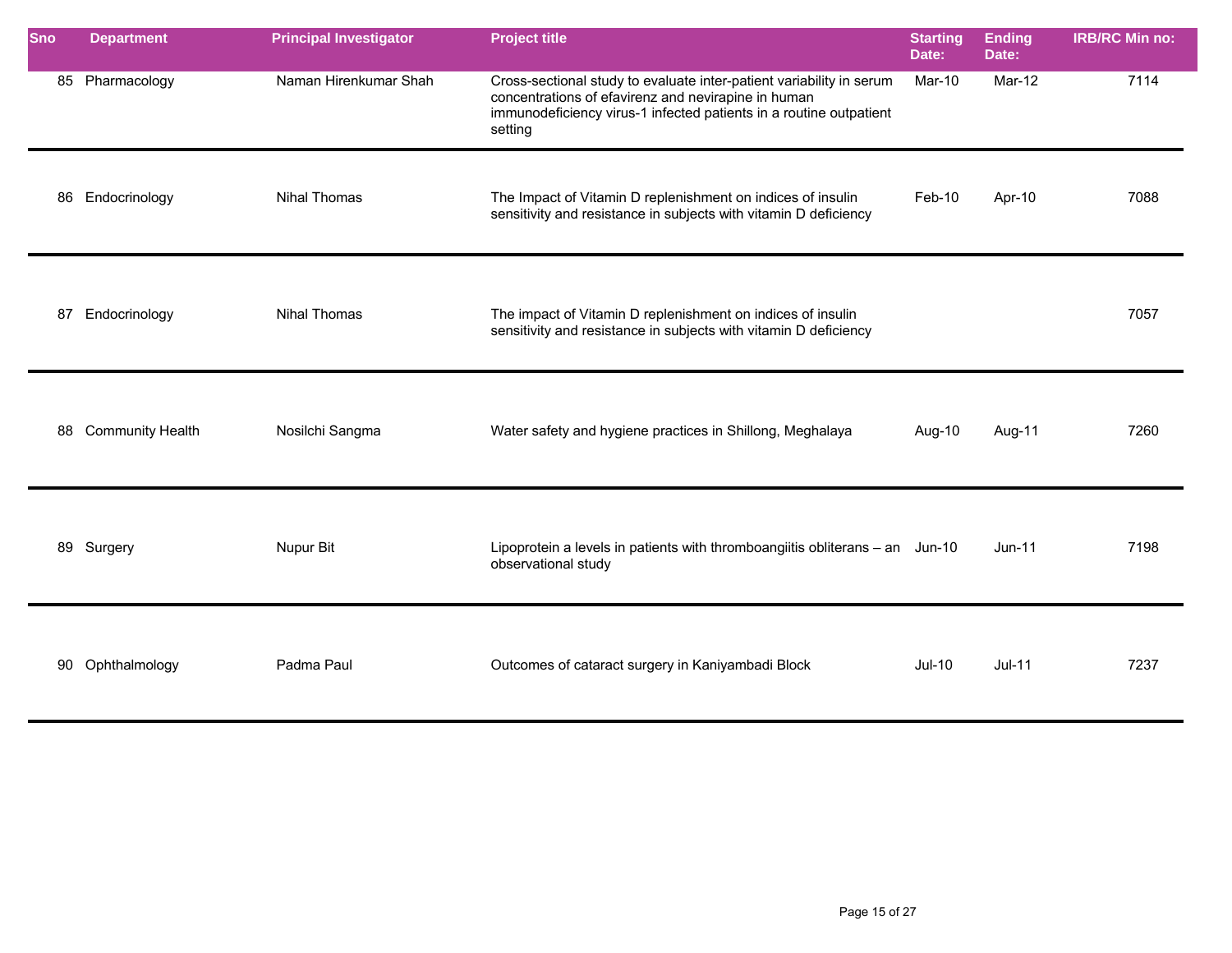| Sno | <b>Department</b> | <b>Principal Investigator</b> | <b>Project title</b>                                                                                                                                                                                                                                                        | <b>Starting</b><br>Date: | <b>Ending</b><br>Date: | <b>IRB/RC Min no:</b> |
|-----|-------------------|-------------------------------|-----------------------------------------------------------------------------------------------------------------------------------------------------------------------------------------------------------------------------------------------------------------------------|--------------------------|------------------------|-----------------------|
|     | 91 Urology        | Pradeep                       | Prospective assessment of the effect of transurethral resection of<br>prostate (TURP) on the sexual function                                                                                                                                                                |                          |                        | 7161                  |
|     | 92 Urology        | Pradeep                       | Prospective comparison of efficacy of Shock wave lithotripsy<br>(SWL) Vs Percutaneous nephrolithotomy (PNL) for renal calculus<br>of size 2.1-2.5cm                                                                                                                         | $Jan-10$                 | $Jan-11$               | 7071                  |
|     | 93 Medicine       | Pranay Aryal                  | Is pancreatitis a component of multi organ dysfunction syndrome<br>in critically ill patients                                                                                                                                                                               | Jun-10                   | Dec-10                 | 7190                  |
|     | 94 OG             | Preethi.R.N                   | Use of serum procalcitonin levels for diagnosis of sub clinical<br>chorioamnionitis in Preterm Premature Rupture Of Membrane (<br>PPROM)                                                                                                                                    | Aug-10                   | Aug-12                 | 7256                  |
|     | 95 Biochemistry   | Premila Abraham               | To evaluate by electron microscopy the effects of methotrexate<br>(MTX) on the ultrastructural changes in the mitochondria of<br>enterocytes, and to investigate the role of mitochondrial nitric<br>oxide synthase (mNOS) in the pathogenesis of methotrexate<br>induced s | Aug-10                   | Aug-12                 | 7247                  |
| 96  | Biochemistry      | Premila Abraham               | A study on the beneficial effects of the B complex vitamin biotin<br>, an activator of glucokinase in the prevention of experimental<br>gestational diabetes and its effect on the enzymes of<br>gluconeogenesis in the liver                                               | Aug-10                   | Aug-12                 | 7248                  |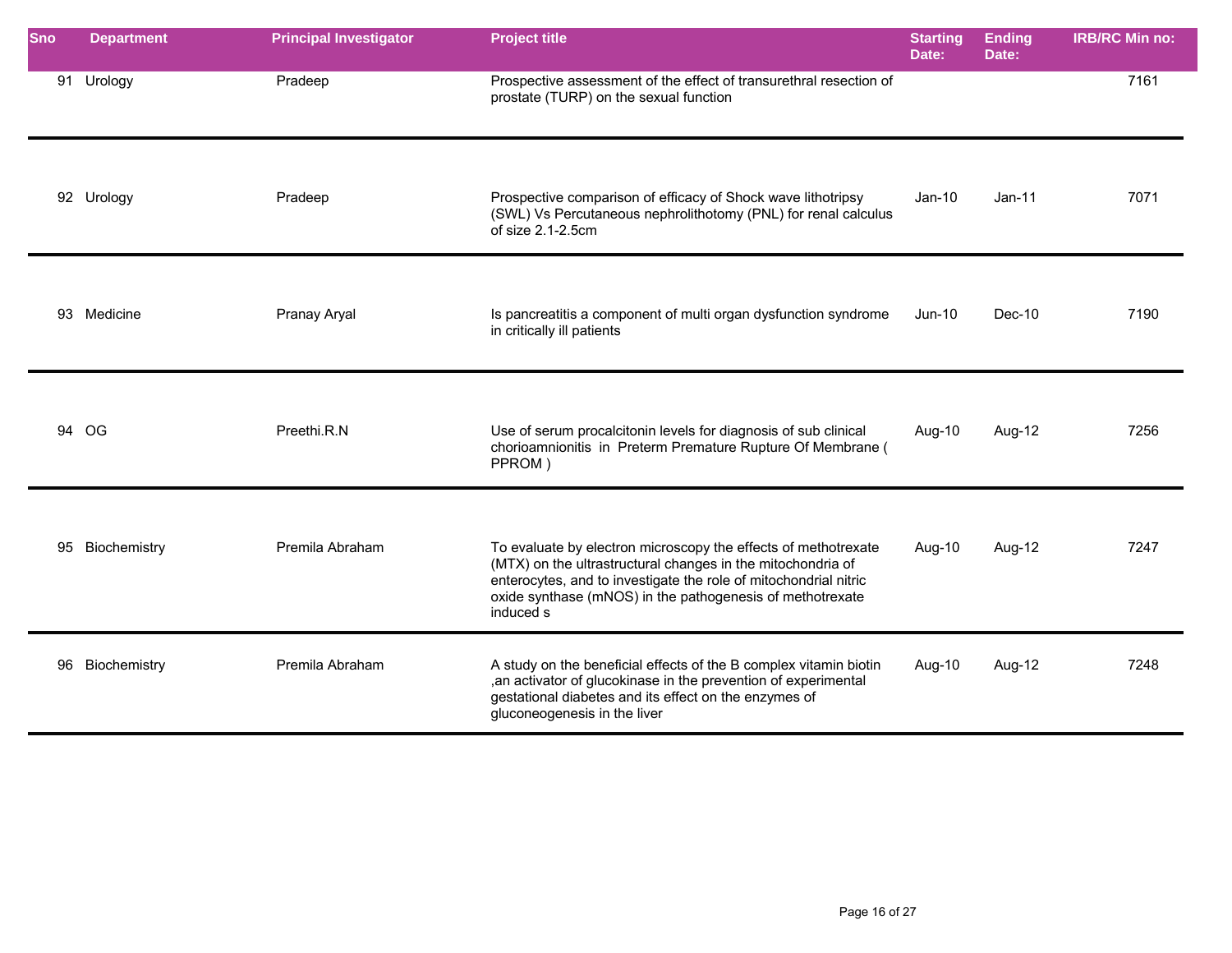| <b>Sno</b> | <b>Department</b>         | <b>Principal Investigator</b> | <b>Project title</b>                                                                                                                                                                                                                | <b>Starting</b><br>Date: | <b>Ending</b><br>Date: | <b>IRB/RC Min no:</b> |
|------------|---------------------------|-------------------------------|-------------------------------------------------------------------------------------------------------------------------------------------------------------------------------------------------------------------------------------|--------------------------|------------------------|-----------------------|
| 97         | <b>Pulmonary Medicine</b> | Prince James                  | Diagnostic accuracy of Interferon Gamma release assay<br>(Quantiferon TB Gold) to detect TB infection in proven cases of<br>tuberculosis disease                                                                                    | $Jan-10$                 | Jun-10                 | 7061                  |
|            | 98 Radiology              | Rachel Gandhi                 | A Pilot study of Thoracic vascular anomalies and variations on<br>contrast enhanced computed tomography (CECT) in Indian<br>population                                                                                              | Jul-10                   | Dec-11                 | 7236                  |
|            | 99 Emergency Medicine     | Rachel Gnanaprakasam          | Prospective, randomized controlled, single-blinded trial comparing<br>the efficacy of intranasal and intravenous administration of<br>Ketamine for procedural sedation in paediatric patients in the<br><b>Emergency Department</b> | Apr-10                   | Oct-10                 | 7140                  |
|            | 100 Radiology             | Rachna Singh                  | The role and spectrum of imaging in childhood stroke                                                                                                                                                                                |                          |                        | 7268                  |
| 101        | <b>Plastic Surgery</b>    | <b>Rahul Shetty</b>           | Prospective randomized controlled clinical trials comparing<br>efficacy of power pulsed lavage therapy with conventional<br>methods in healing of chronic wounds                                                                    | Aug-10                   | Feb-12                 | 7266                  |
|            | 102 Plastic Surgery       | <b>Rahul Shetty</b>           | A prospective non randomized clinical study to evaluate the role of Jul-10<br>foam sclerotherapy in the treatment of venous malformations of<br>the head and neck                                                                   |                          | $Jan-12$               | 7228                  |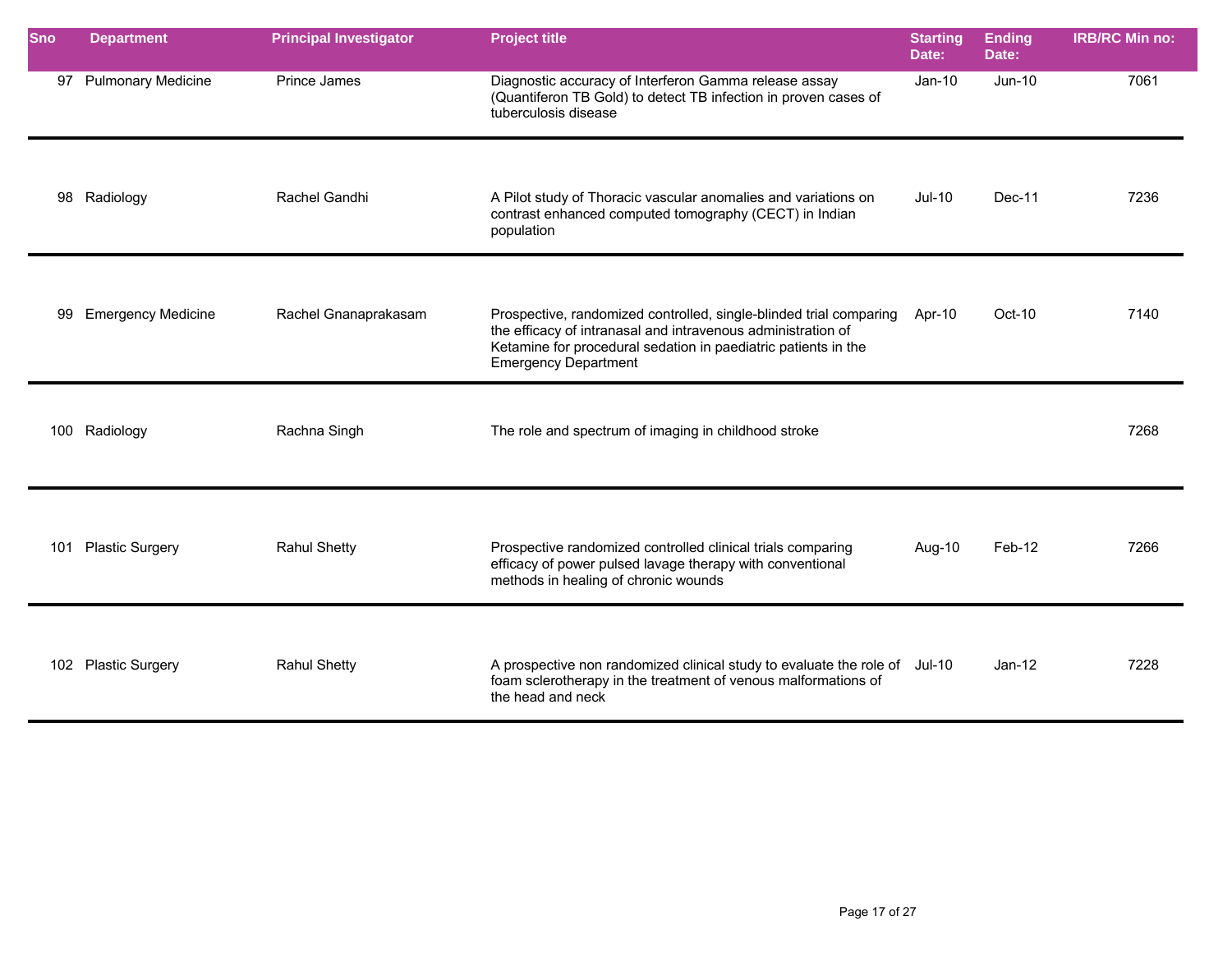| <b>Sno</b> | <b>Department</b>            | <b>Principal Investigator</b> | <b>Project title</b>                                                                                                                                              | <b>Starting</b><br>Date: | <b>Ending</b><br>Date: | <b>IRB/RC Min no:</b> |
|------------|------------------------------|-------------------------------|-------------------------------------------------------------------------------------------------------------------------------------------------------------------|--------------------------|------------------------|-----------------------|
| 103        | Bioengineering               | Rajdeep Ojha                  | Validation of portable CMG machine for measurement of pressure<br>and urinary bladder dynamics                                                                    | Jan-10                   | $Jun-10$               | 7059                  |
|            | 104 Surgery                  | Rajesh Selvakumar             | Case control study of lipoprotein a levels in patients with<br>atherosclerotic peripheral arterial occlusive disease                                              | $Jun-10$                 | Jun-12                 | 7199                  |
|            | 105 Urology                  | Rajiv Paul Mukha              | Prevalence of erectile dysfunction in Indian patients with<br>thromboangitis obliterans                                                                           | Apr-10                   | Apr-12                 | 7162                  |
| 106        | <b>GI Sciences</b>           | Rakhi Maiwall                 | To study the spectrum of celiac disease in patients of chronic liver Jan-10<br>disease and the effects of gluten free diet on the outcome of the<br>liver disease |                          | $Jan-12$               | 7052                  |
| 107        | Reproductive Medicine        | Ramya R.                      | A study to establish the prevalence of chromosomal abnormalities<br>and Y chromosome deletions in men with severe abnormalities in<br>their semen profile         |                          |                        | 7181                  |
| 108        | <b>Clinical Microbiology</b> | Rani Diana Sahni              | Evaluation of the antimicrobial activity of fosfomycin as a treatment Jan-10<br>option for uncomplicated urinary tract infection                                  |                          | $Jan-11$               | 7062                  |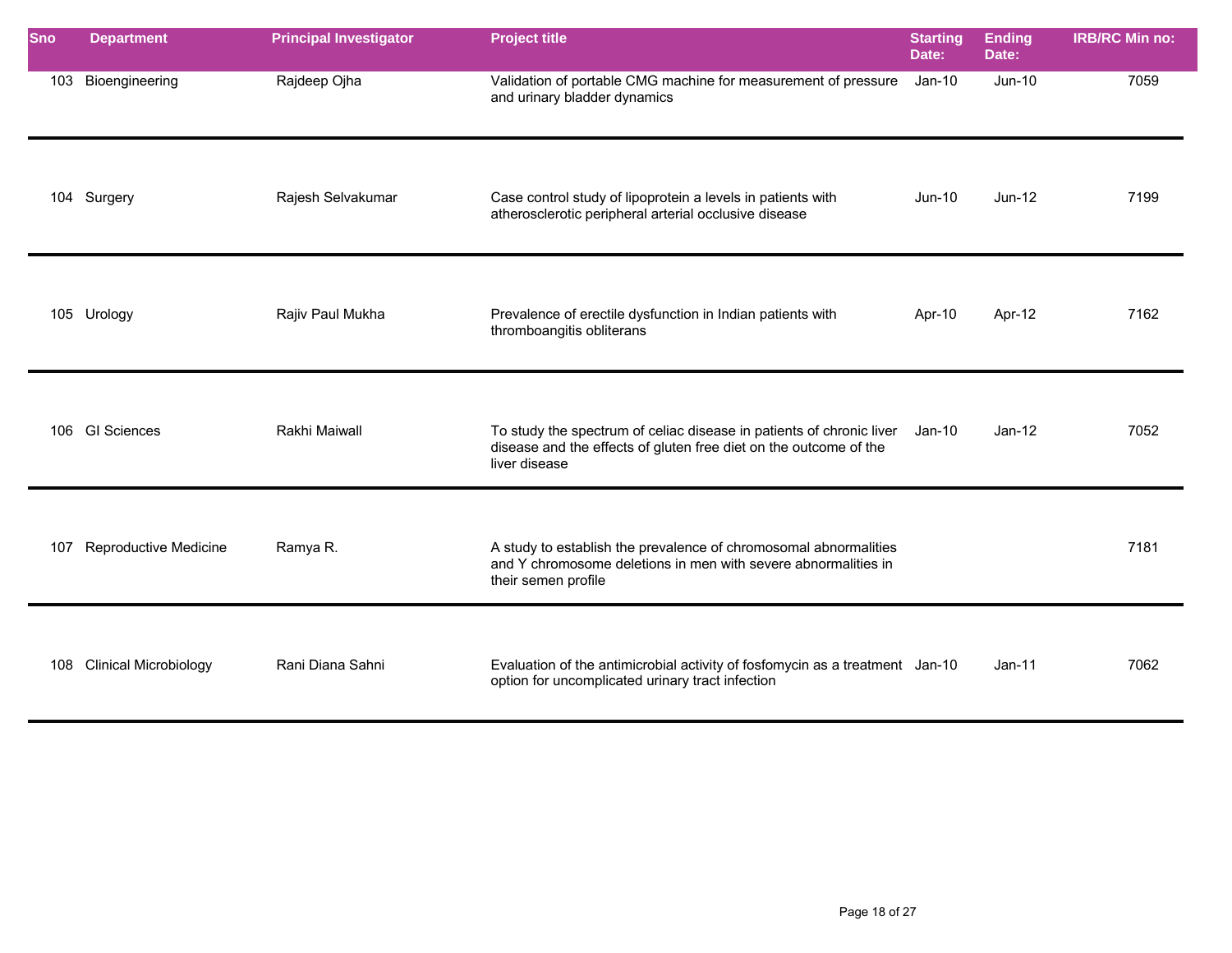| Sno    | <b>Department</b>            | <b>Principal Investigator</b> | <b>Project title</b>                                                                                                                                                                                | <b>Starting</b><br>Date: | <b>Ending</b><br>Date: | <b>IRB/RC Min no:</b> |
|--------|------------------------------|-------------------------------|-----------------------------------------------------------------------------------------------------------------------------------------------------------------------------------------------------|--------------------------|------------------------|-----------------------|
| 109    | <b>Neurological Sciences</b> | Ranjith K Moorthy             | Evaluation of changes in cerebral cortical organization in patients<br>with cervical spondylotic myelopathy using functional MRI                                                                    | Feb-10                   | Feb-12                 | 7090                  |
|        | 110 Medicine                 | Ravikar Ralph                 | 25-hydroxy vitamin d levels and the risk of mortality in a population Aug-10<br>of critically ill patients                                                                                          |                          | Aug-12                 | 7261                  |
|        | 111 Medicine                 | Ravikar Ralph                 | A study on vitamin d status and its association with outcome in<br>critically ill patients with sepsis                                                                                              |                          |                        | 7139                  |
|        | 112 Radiology                | Reetu Amrita John             | To describe the imaging findings of active and inactive disease on Jul-10<br>MRI in those who have been diagnosed with Takayasu's arteritis,<br>presenting to a tertiary care centre in South India |                          | $Jul-12$               | 7223                  |
| 113 OG |                              | Rida Phylla Nongrum           | To study the maternal and neonatal outcomes of domestic<br>violence in pregnancy                                                                                                                    | Aug-10                   | Aug-11                 | 7255                  |
|        | 114 Anaesthesia              | Rupa Anna Abraham             | The renoprotective effect of sodium bicarbonate infusion in<br>patients undergoing open heart surgeries- A prospective<br>randomized controlled clinical trial                                      | $Jan-10$                 | $Jan-12$               | 7069                  |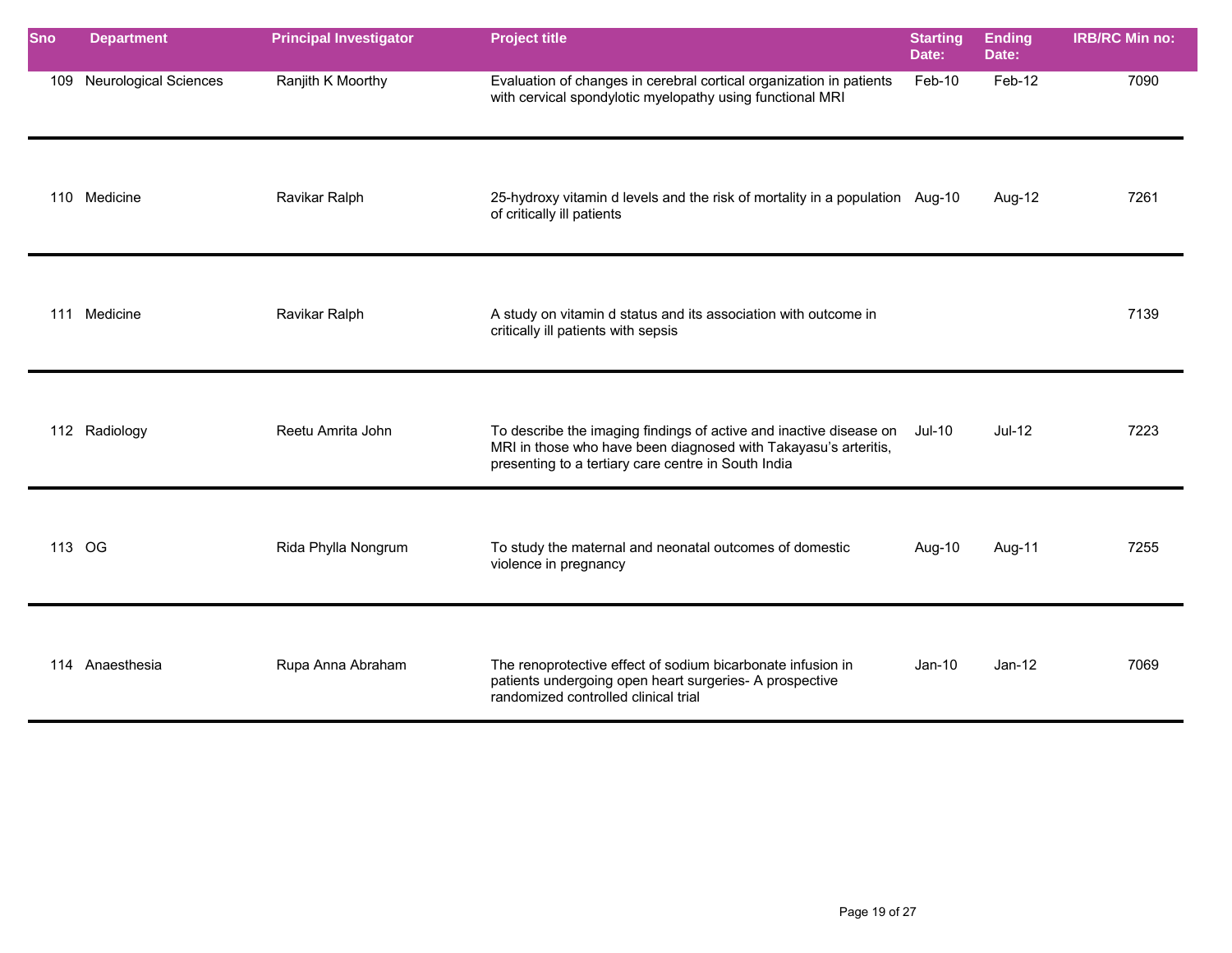| <b>Sno</b> | <b>Department</b>               | <b>Principal Investigator</b> | <b>Project title</b>                                                                                                                                                                                                                                | <b>Starting</b><br>Date: | <b>Ending</b><br>Date: | <b>IRB/RC Min no:</b> |
|------------|---------------------------------|-------------------------------|-----------------------------------------------------------------------------------------------------------------------------------------------------------------------------------------------------------------------------------------------------|--------------------------|------------------------|-----------------------|
|            | 115 Nephrology                  | Sachin V. Kodgire             | A study of risk factors for New Onset Diabetes Mellitus After<br>Transplant (NODAT) and correlation of Adiponectin levels with<br>development of New Onset Diabetes Mellitus After Transplant<br>(NODAT) in consecutive renal transplant recipients | <b>Jun-10</b>            | $Jun-13$               | 7196                  |
| 116        | <b>Occupational Therapy</b>     | Samuel Kamalesh kumar         | Mirror therapy enhances voluntary control in the paretic hand<br>following stroke: a Randomized Controlled Trial                                                                                                                                    | Apr-10                   | Apr-11                 | 7156                  |
| 117        | <b>Developmental Pediatrics</b> | Samuel P Oommen               | Neurodevelopmental outcomes of Very Low birth weight infant<br>born in a tertiary health Centre                                                                                                                                                     | Apr-10                   | Apr-12                 | 7134                  |
|            | 118 Neurological Sciences       | Sanil John                    | Evaluation of hand function in patients undergoing uninstrumented Feb-10<br>central corpectomy for cervical spondylotic myelopathy using Nine<br>Hole Peg Test (NHPT)                                                                               |                          | Feb-12                 | 7091                  |
|            | 119 Paediatric Orthopaedics     | Sanjay K Chilbule             | Dobbs splints versus Brown splints in Congenital talipes<br>equinovarus                                                                                                                                                                             | $Jan-10$                 | $Jan-12$               | 7054                  |
| 120        | <b>Biostatistics</b>            | Saravana Kumar                | Modeling of Spatial Distribution of Infant Mortality                                                                                                                                                                                                | Mar-10                   | Mar-12                 | 7108                  |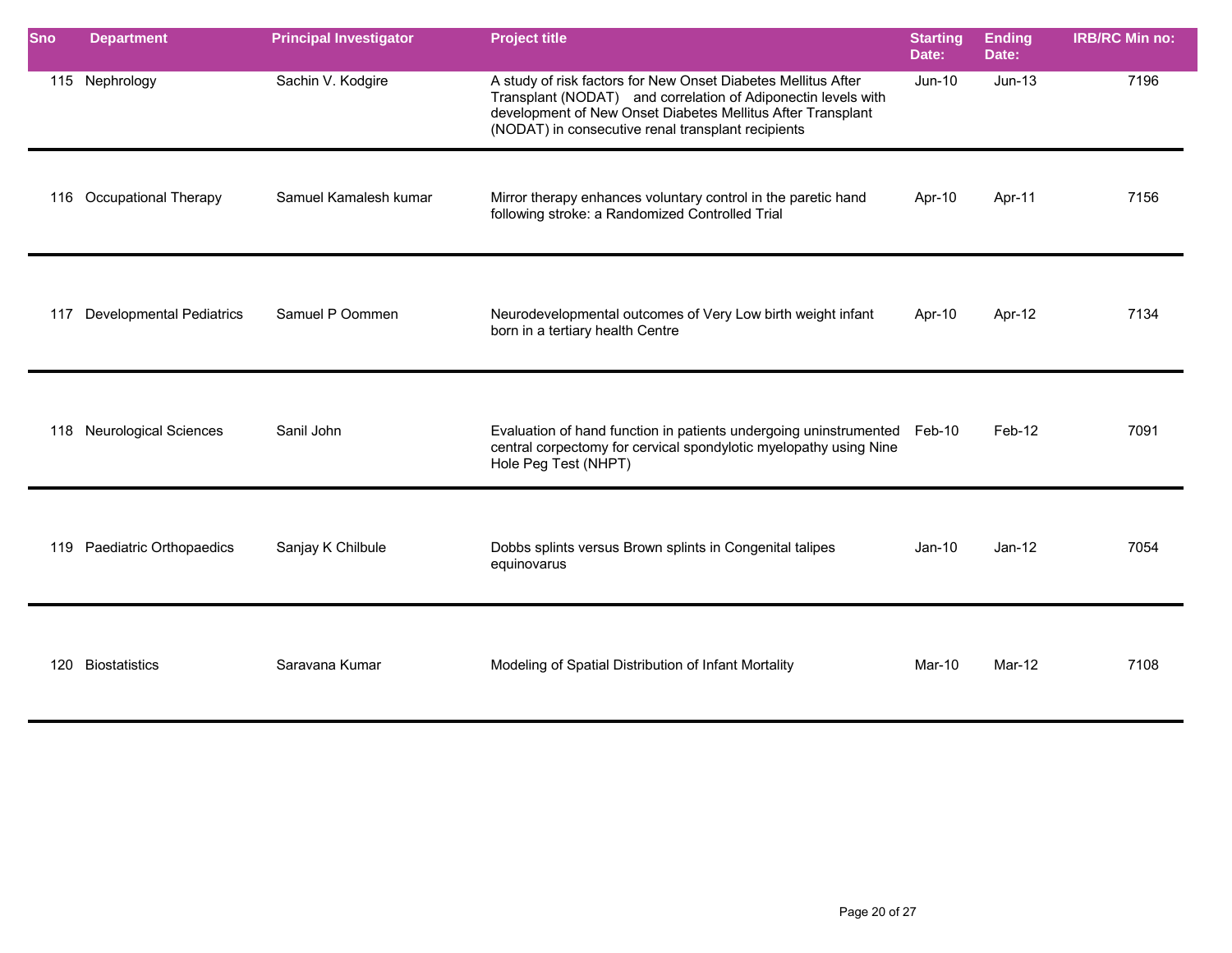| <b>Sno</b> | <b>Department</b> | <b>Principal Investigator</b> | <b>Project title</b>                                                                                                                                                                                | <b>Starting</b><br>Date: | <b>Ending</b><br>Date: | <b>IRB/RC Min no:</b> |
|------------|-------------------|-------------------------------|-----------------------------------------------------------------------------------------------------------------------------------------------------------------------------------------------------|--------------------------|------------------------|-----------------------|
| 121        | Student           | Sasank Kalipatnapu            | Perspectives of relatives of patients who are physically restrained<br>in psychiatric wards in Vellore, South India                                                                                 | Aug-10                   | Aug-11                 | 7263                  |
|            | 122 Radiotherapy  | Sathish Kumar A.              | Comparative study on the junction dose measurements for the<br>abutting fields in radiotherapy with radiochromic film and<br>thermoluminescent dosimeters using wax and anthropomorphic<br>phantoms | $Jul-10$                 | $Jan-11$               | 7217                  |
|            | 123 Radiotherapy  | Selvarani                     | Comparative Study of Patient Specific Absolute Dosimetry In<br>Intensity Modulated Radiotherapy using Different Types Of<br><b>Dosimeters</b>                                                       | Apr-10                   | Oct-10                 | 7157                  |
|            | 124 Radiotherapy  | Selvarani R.                  | Comparative study of patient specific absolute dosimetry in IMRT<br>using different types of detectors                                                                                              |                          |                        | 7115                  |
|            | 125 Nursing       | Shaik Sajith M                | Health status and Health seeking behavior of beedi rollers in<br>urban Vellore                                                                                                                      | Jun-10                   | $Jul-10$               | 7187                  |
|            | 126 Neuro ICU     | Shalini Nair                  | Estimating prevalence and degree of hyperventilation during<br>transport of ventilator dependent patients                                                                                           | Aug-10                   | Aug-11                 | 7258                  |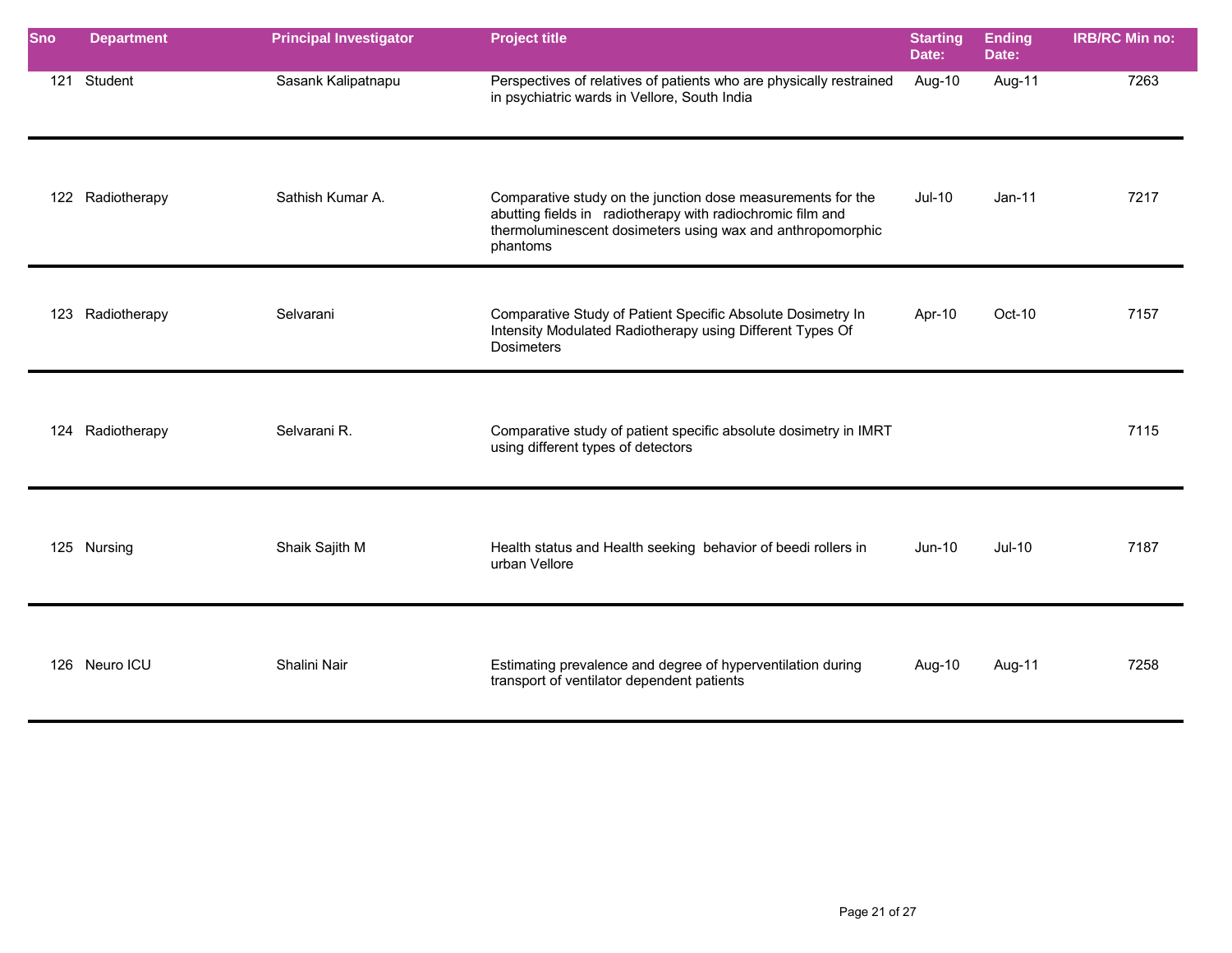| Sno | <b>Department</b>       | <b>Principal Investigator</b> | <b>Project title</b>                                                                                                                        | <b>Starting</b><br>Date: | <b>Ending</b><br>Date: | <b>IRB/RC Min no:</b> |
|-----|-------------------------|-------------------------------|---------------------------------------------------------------------------------------------------------------------------------------------|--------------------------|------------------------|-----------------------|
| 127 | <b>General Medicine</b> | Sharavan Sadasiv M.           | A matched nested case-control study on the predictors of<br>treatment failure for people living with HIV/AIDS on Anti-Retroviral<br>Therapy |                          |                        | 7163                  |
| 128 | <b>Community Health</b> | Sharon Cynthia                | A community based screening program for risk factors of<br>cardiovascular disease in a rural population in South India                      | $Jan-10$                 | $Jan-11$               | 7063                  |
|     | 129 Medicine            | Sharon Lionel                 | Geriatric critical care - Epidemiology, outcomes and predictors of<br>mortality in an Indian tertiary care hospital                         | Aug-10                   | Feb-11                 | 7253                  |
| 130 | Radiotherapy            | Sharon Uniki Lyngdoh          | Incidence and pattern of carotid artery senosis after radical<br>radiotherapy for treatment of head and neck cancer                         | Apr-10                   | Oct-10                 | 7150                  |
|     | 131 Nephrology          | Shibu Jacob                   | Anemia among new patients with Chronic Kidney Disease stage 4<br>and 5                                                                      | $Jul-10$                 | $Jul-11$               | 7222                  |
|     | 132 Ophthalmology       | Shilpa Elizabeth Kuruvilla    | Exposure Keratopathy in Critically ill patients And Risk factor<br>Evaluation                                                               | <b>Jul-10</b>            | $Jan-11$               | 7211                  |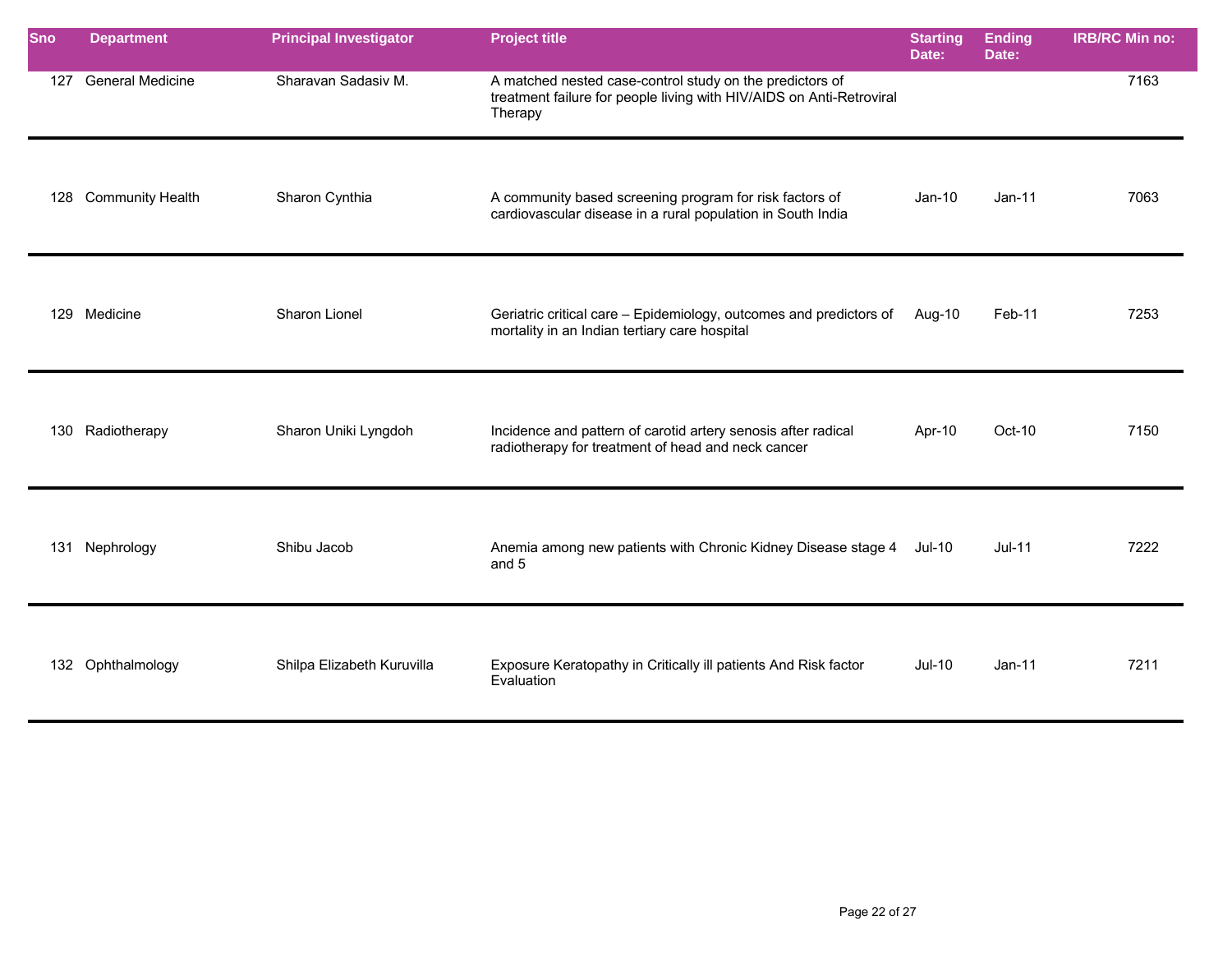| <b>Sno</b> | <b>Department</b>     | <b>Principal Investigator</b> | <b>Project title</b>                                                                                                                                                                                     | <b>Starting</b><br>Date: | <b>Ending</b><br>Date: | <b>IRB/RC Min no:</b> |
|------------|-----------------------|-------------------------------|----------------------------------------------------------------------------------------------------------------------------------------------------------------------------------------------------------|--------------------------|------------------------|-----------------------|
|            | 133 Biochemistry      | Shiny Prem                    | Effect of Helicobacter pylori infection on expression of proteins<br>involved in duodenal non-haem iron absorption in subjects with<br>iron deficiency anemia                                            | Mar-10                   | Mar-12                 | 7117                  |
|            | 134 Nursing           | Shirley Joseph                | A Quasi Experimental study to determine the Health Promotion<br>Practices and the Effectiveness of a Multicomponent Intervention<br>Strategy on the Quality of Life of Elderly in Rural Vellore district | Apr-10                   | Apr-11                 | 7155                  |
|            | 135 General Pathology | Shobha H.B.                   | Histopathological study of the gonads in disorders of sexual<br>development and correlation with clinical features, karyotyping and<br>radiological findings                                             | Jun-10                   |                        | 7186                  |
|            | 136 Surgical ICU      | Shoma V Rao                   | Elevated admission blood glucose and arterial blood lactate as<br>predictors of mortality in the critically ill in a surgical intensive care<br>unit                                                     | Apr-10                   | Apr-11                 | 7154                  |
| 137        | Ophthalmology         | Smitha Jasper                 | Knowledge and Practices of people living with HIV/AIDS on ocular<br>morbidity associated with HIV/AIDS - A pilot study                                                                                   | Jul-10                   | $Jan-11$               | 7235                  |
|            | 138 Physiology        | Snekalatha S.                 | Effect of ascorbic acid on cell mediated immunity                                                                                                                                                        | Feb-10                   | Feb-12                 | 7092                  |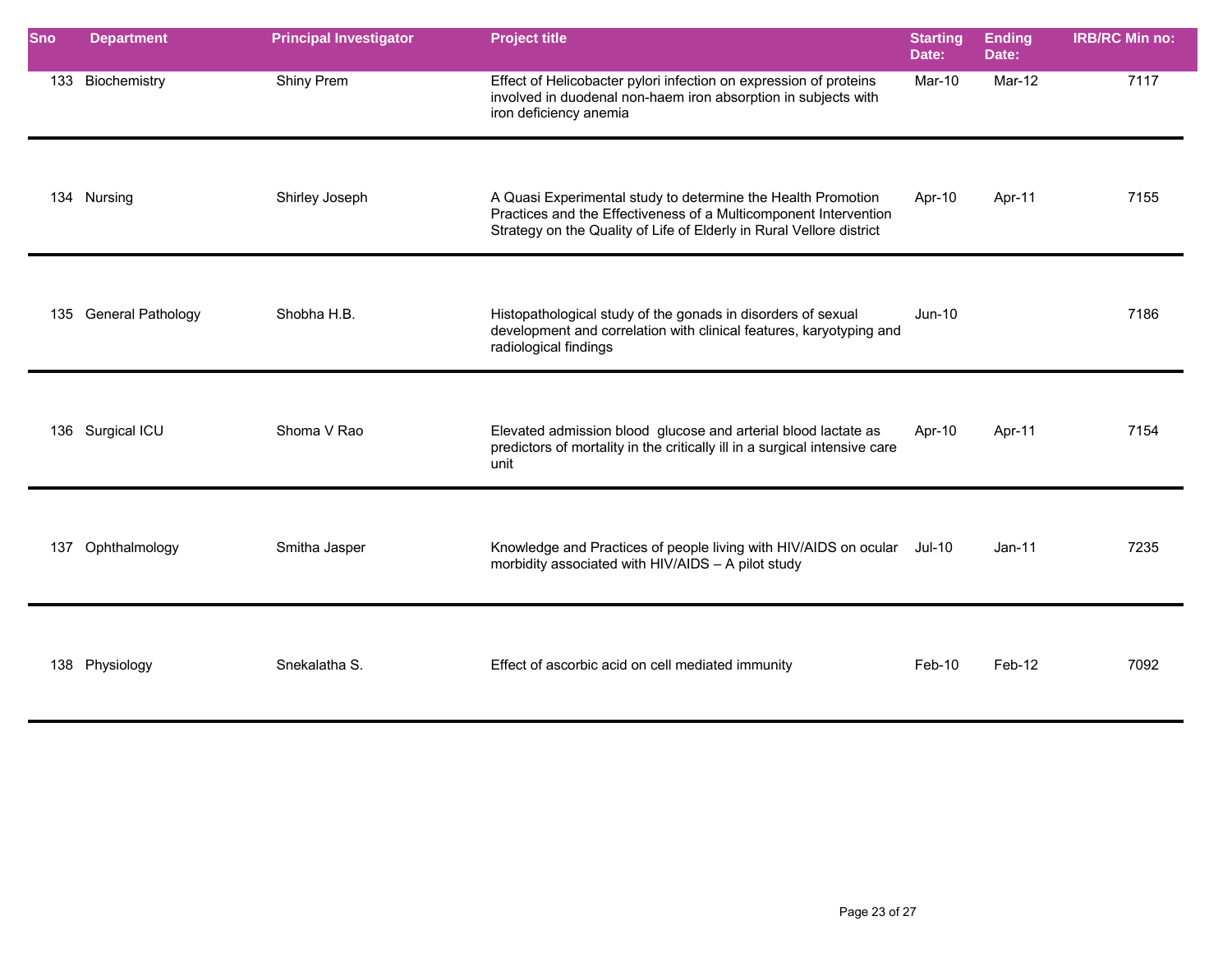| <b>Sno</b> | <b>Department</b>                         | <b>Principal Investigator</b> | <b>Project title</b>                                                                                                  | <b>Starting</b><br>Date: | <b>Ending</b><br>Date: | <b>IRB/RC Min no:</b> |
|------------|-------------------------------------------|-------------------------------|-----------------------------------------------------------------------------------------------------------------------|--------------------------|------------------------|-----------------------|
|            | 139 Geriatrics                            | Sowmya Sathyendra             | Prevalance of erectile dysfunction and its health related correlates Apr-10<br>in a geriatric OPD population          |                          | Apr-11                 | 7135                  |
|            | 140 Plastic Surgery                       | Sreekar.H                     | Decongestive lymphatic therapy in lymphedema- A prospective<br>study                                                  | Jun-10                   | $Jun-11$               | 7185                  |
|            | 141 Urology                               | Srinivas                      | Prospective analysis of the value of urine cytology in the routine<br>follow-up of non-muscle invasive TCC of bladder | $Jan-10$                 | Apr-11                 | 7070                  |
|            | 142 Biochemistry                          | Subhosmito Chakraborthy       | Effect of alcohol ingestion on proteins involved in iron transport in<br>mouse duodenum                               | Feb-10                   | $May-11$               | 7084                  |
|            | 143 Clinical Immunology &<br>Rheumatology | Subramanian R                 | To study the involvement of temporal arteries in Takaysus'<br>aortoarteritis                                          |                          |                        | 7225                  |
|            | 144 Occupational Therapy                  | Tanya Elizabeth Benjamin      | Validation of a measure for the assessment of sensory profile<br>among for children with autism                       | $Jan-10$                 | $Jan-11$               | 7066                  |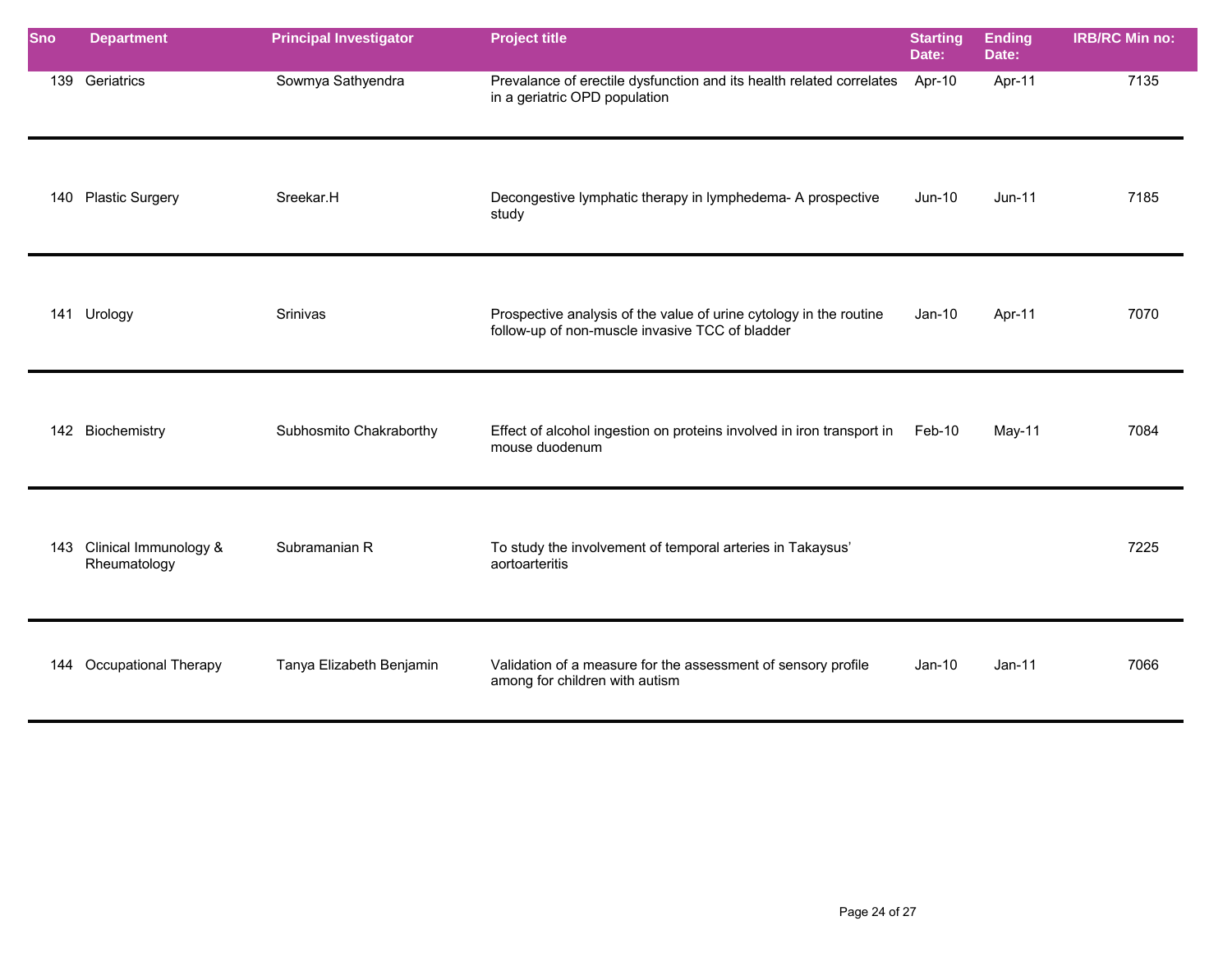| <b>Sno</b> | <b>Department</b>            | <b>Principal Investigator</b> | <b>Project title</b>                                                                                                                                                                                                                                             | <b>Starting</b><br>Date: | <b>Ending</b><br>Date: | <b>IRB/RC Min no:</b> |
|------------|------------------------------|-------------------------------|------------------------------------------------------------------------------------------------------------------------------------------------------------------------------------------------------------------------------------------------------------------|--------------------------|------------------------|-----------------------|
|            | 145 Psychiatry               | Thangadurai                   | Factors associated with disability and its relationship with<br>perceived social support, psychopathology and internalised stigma<br>among patients with schizophrenia in South India                                                                            | <b>Jul-10</b>            | $Jul-11$               | 7230                  |
| 146        | <b>Biostatistics</b>         | Thenmozhi M.                  | Modeling Recurrent and clustered event in survival analyses using Jul-10<br><b>Frailty Model</b>                                                                                                                                                                 |                          | <b>Jul-14</b>          | 7233                  |
|            | 147 Surgery                  | Titus D.K, Surgery            | Midline Vs Transverse incision for right, left and segmental<br>colectomy                                                                                                                                                                                        | Jul-10                   | $Jul-12$               | 7220                  |
| 148        | <b>Neurological Sciences</b> | Tony Abraham Thomas           | Estimation of the prevalence of deep venous thrombosis in the<br>high risk neurosurgical patient population                                                                                                                                                      | Aug-10                   | Aug-11                 | 7257                  |
| 149        | <b>Biostatistics</b>         | <b>Tunny Sebastin</b>         | Modeling of Health Data using Time Series and Markov Models                                                                                                                                                                                                      | Mar-10                   | Mar-12                 | 7109                  |
| 150        | Radiotherapy                 | Vaibhav Sonwani               | A single arm pilot study, to observe the clinical, biochemical,<br>physiological and radiological lung changes in patient receiving<br>conformal/intensity modulated radiotherapy to the thoracic region<br>and correlate changes with the dose-volume histogram | Jun-10                   | $Jun-11$               | 7192                  |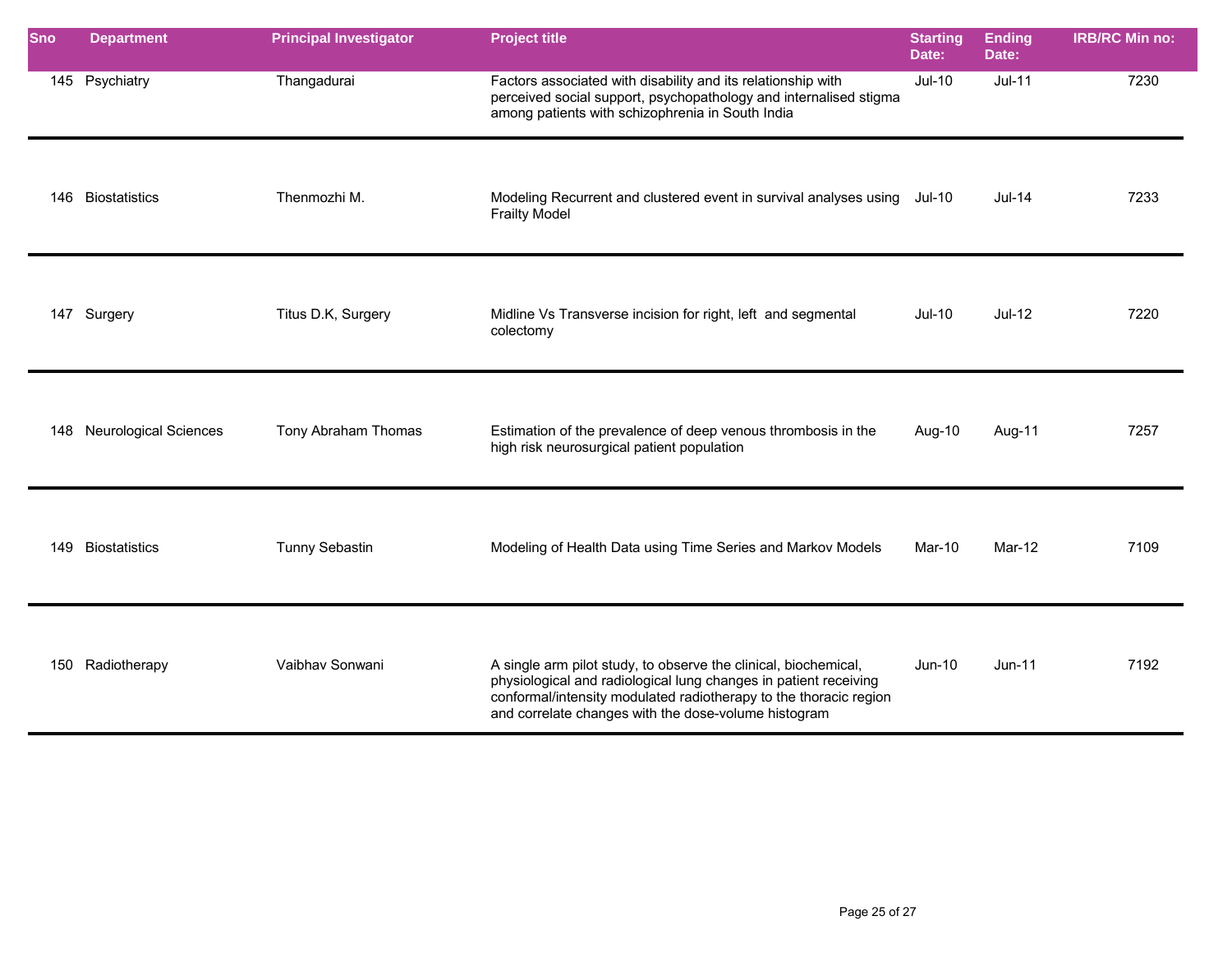| Sno | <b>Department</b>            | <b>Principal Investigator</b> | <b>Project title</b>                                                                                                                                                                                                                                                        | <b>Starting</b><br>Date: | <b>Ending</b><br>Date: | <b>IRB/RC Min no:</b> |
|-----|------------------------------|-------------------------------|-----------------------------------------------------------------------------------------------------------------------------------------------------------------------------------------------------------------------------------------------------------------------------|--------------------------|------------------------|-----------------------|
| 151 | Child Health                 | Valsan Philip Verghese        | Comparison of immunogenicity of two doses of a licensed oral<br>rotavirus vaccine, Rotarix <sup>™</sup> given to infants at 6 and 10 weeks or<br>10 and 14 weeks of age                                                                                                     | Mar-10                   | $Mar-12$               | 7116                  |
| 152 | <b>Clinical Biochemistry</b> | Vanitha                       | Anti-Mullerian Hormone levels in normal ovulatory women in<br>different phases of the menstrual cycle                                                                                                                                                                       | Apr-10                   | Apr-11                 | 7149                  |
| 153 | Neonatology                  | Vigil James                   | A descriptive prospective study to determine the short term<br>adverse drug reactions associated with ciprofloxacin in term and<br>preterm neonates                                                                                                                         | <b>Jul-10</b>            | $Jul-12$               | 7213                  |
|     | 154 Physiology               | Vinay Timothy Oommen          | Electrophysiological characterization of ion channel expression in<br>cultured bovine chondrocytes                                                                                                                                                                          | Feb-10                   | Feb-12                 | 7083                  |
|     | 155 Paediatric Orthopaedics  | <b>Vivek Dutt</b>             | Efficacy of cultured chondrocytes loaded on two different<br>scaffolds: Scaffold (A) - PVA-PCL IPN Scaffold (B) - A biphasic<br>scaffold with PVA PCL as an outer layer which forms the surface<br>and PVA-PCL with incorporated bioglass as the lower layer that<br>contac | $Mar-10$                 | Mar-12                 | 7111                  |
| 156 | Paediatric Orthopaedics      | Vrisha Madhuri                | Autologous cultured chondrocytes from iliac crest in the treatment<br>of Physeal bars in Children                                                                                                                                                                           | Mar-10                   | Mar-12                 | 7112                  |